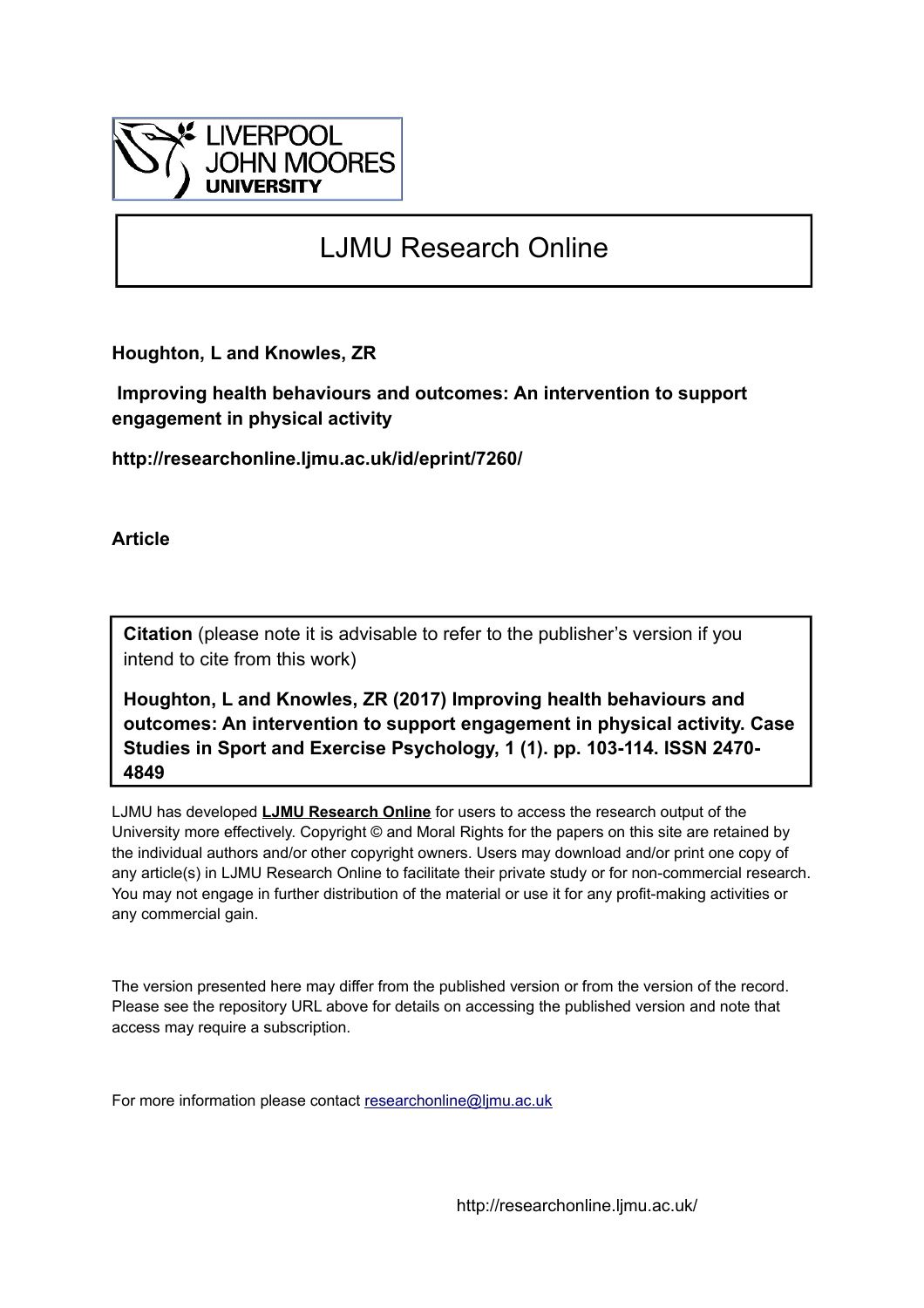# **Improving health behaviours and outcomes: An intervention to support engagement in physical activity**

#### **Abstract**

 The purpose of this case study is to offer reflections on the personal experiences, processes of behavioural change; and subsequent outcomes of designing and implementing a collaborative exercise psychology intervention. The intervention, based on Bandura's (1977) Self Efficacy Theory and using self-efficacy related behaviour change techniques (Michie et al., 2015), aimed to provide families affected by health inequalities with opportunities to enhance their understanding of health and make positive behavioural changes. This case is based around one female client aged 48 years of age who took part in the project with her ten-year-old daughter. Pre- intervention the client was engaging in minimal levels of weekly physical activity and reported poor self-rated mental well-being. Through improvements in self-efficacy, achieved through opportunities on the project, the client was able to make notable improvements to her physical activity levels leading to significant weight loss and improvements in mental well-being. From the practitioners' perspective, reflection on areas for future work within the field of exercise psychology, particularly guidance on developing effective client-practitioner relationships with 'hard-to-reach' individuals and groups is warranted. More consideration for the suitability of the PA guidelines for individuals with poor physical and mental health is also required.

**Context**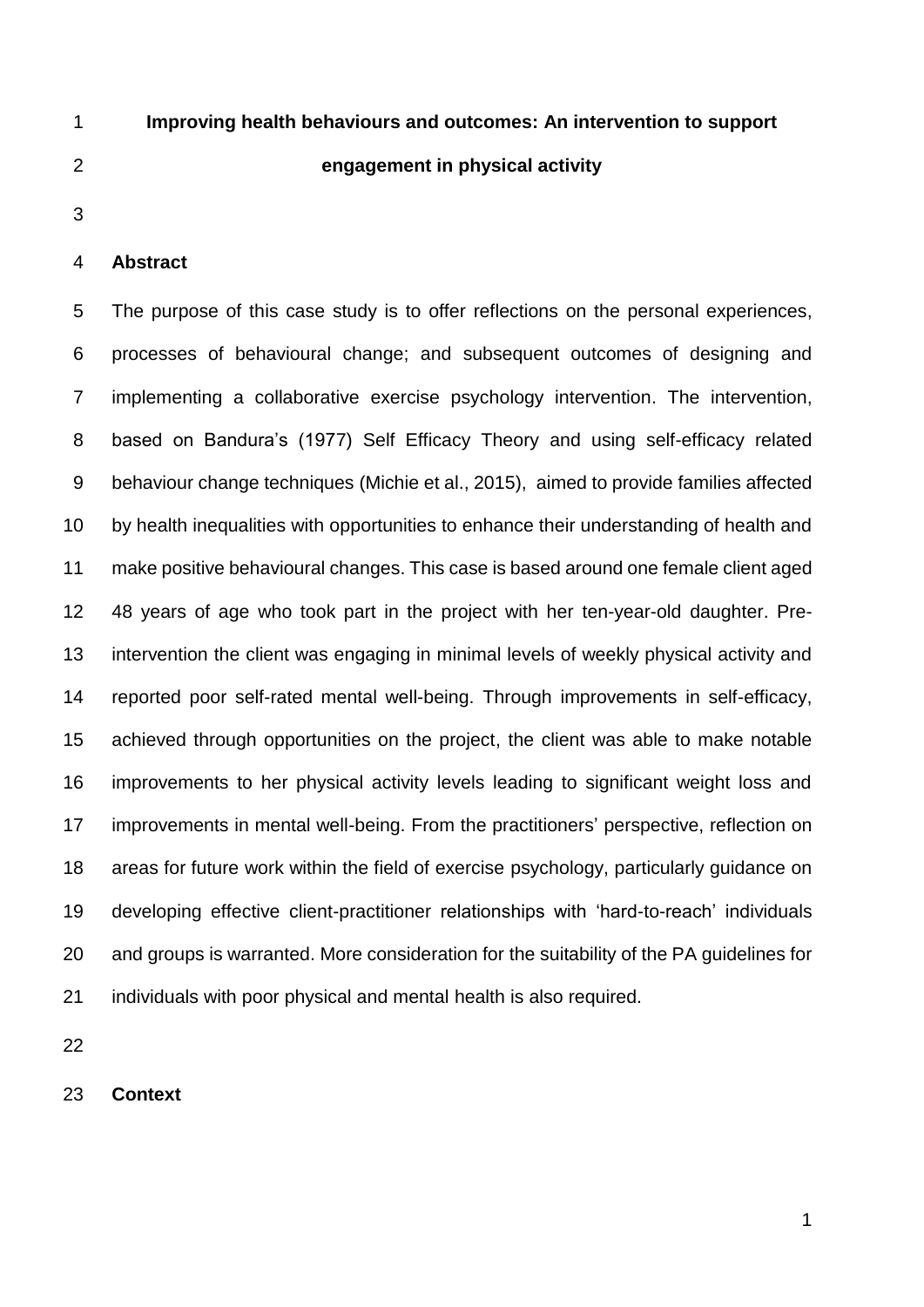At the time of the current case study I was a final year student on the British Association of Sport and Exercise Science (BASES) Supervised Experience (SE) Programme, working towards my accreditation as a Sport and Exercise Scientist. I was also working on a research programme at Edge Hill University, in collaboration with Everton in the Community (Everton Football Club's official charity) focused on family health and physical activity (PA) known as The People's Family Project (PFP). This project aimed to positively impact on a range of health behaviours and outcomes including: physical activity/sedentary behaviours, mental well-being smoking prevalence, alcohol consumption, and dietary quality, however this case study will focus on PA and mental well-being outcomes. Impact was explored via a range of quantitative and qualitative methods, which are detailed within the forthcoming sections. The project beneficiaries were families with pre-school and primary school age children living within the Everton ward of Liverpool in the North West of England,

 Research has revealed a distinct link between income, position/social class and health with those from lower socio-economic groups reporting worse health outcomes than their high socio-economic counterparts (Prag, Mills & Wittek, 2013). Data in 2015 identified Liverpool as one of the five most deprived cities in England, with 45% of neighbourhoods across the city as being classified as within the 10% most deprived nationally (DCLG, 2015). Prevalence of adult obesity across Liverpool (25.9%) is higher than the national average for England (23.0%). The proportion of physically active adults in the city has been recorded as 49.5% compared with the national average of 56.0%. The number of adults smoking across the city is also higher than the national average and as a result smoking related death rates are also high. Early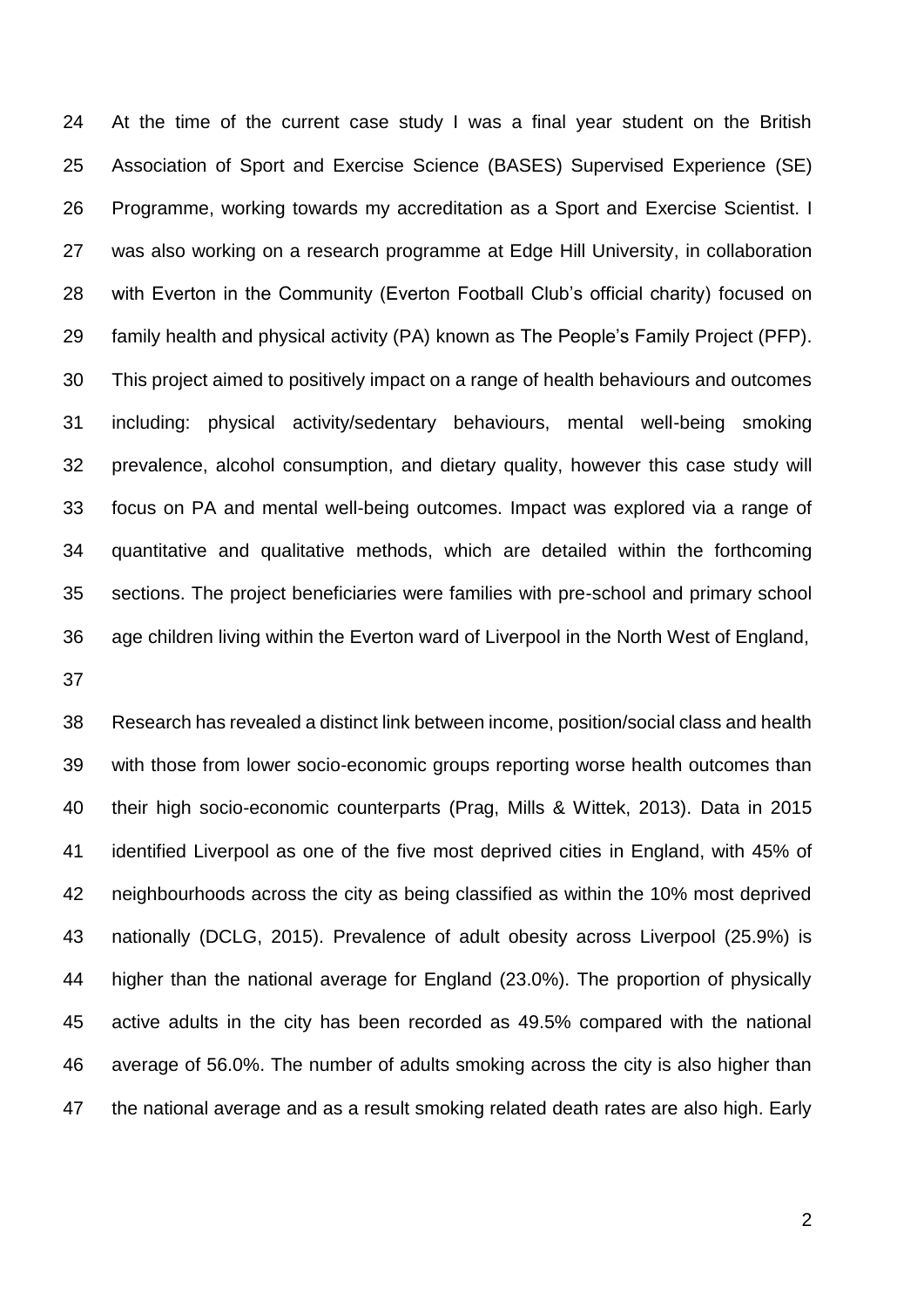death rates for heart disease, stroke and cancer are significantly higher than the national average (Public Health England, 2015).

 One way to effectively challenge the inequalities which disproportionately affect those from lower socio-economic groups (Prag et al., 2013) is through community-based interventions. In particular, this type of approach may help engage those who are reluctant to participate in health services and/or intervention programmes, yet are arguably more at risk of developing lifestyle diseases (e.g. type 2 diabetes) and have been labelled as 'hard-to-reach' (Flanagan & Handcock, 2010). It has also been suggested separately that more holistic and family-orientated intervention approaches may be more effective in promoting and changing health behaviours long-term (Brown, Schiff & Van Sluijs, 2015). Sport organisations, and particularly football clubs have also been presented as ideal organisations for delivering health messages and community-based intervention given their presumed impact on engaging communities. The PFP aimed to address this need for a bespoke family-based intervention within a sport-based community setting targeting families from low socio-economic groups exhibiting poor health behaviours.

### **Consultant Philosophy**

 The importance of understanding one's personal and professional philosophies has been previously identified as one of the most important prerequisites of effective sport psychology-based consulting (Corlett, 1996; Poczwardowski, Sherman & Ravizza, 2004). As a BASES SE (and simultaneously MSc student), I was encouraged to gain an understanding of differing philosophical approaches and continuously reflect on my approach to practice. It can be suggested that my approach to philosophy was in part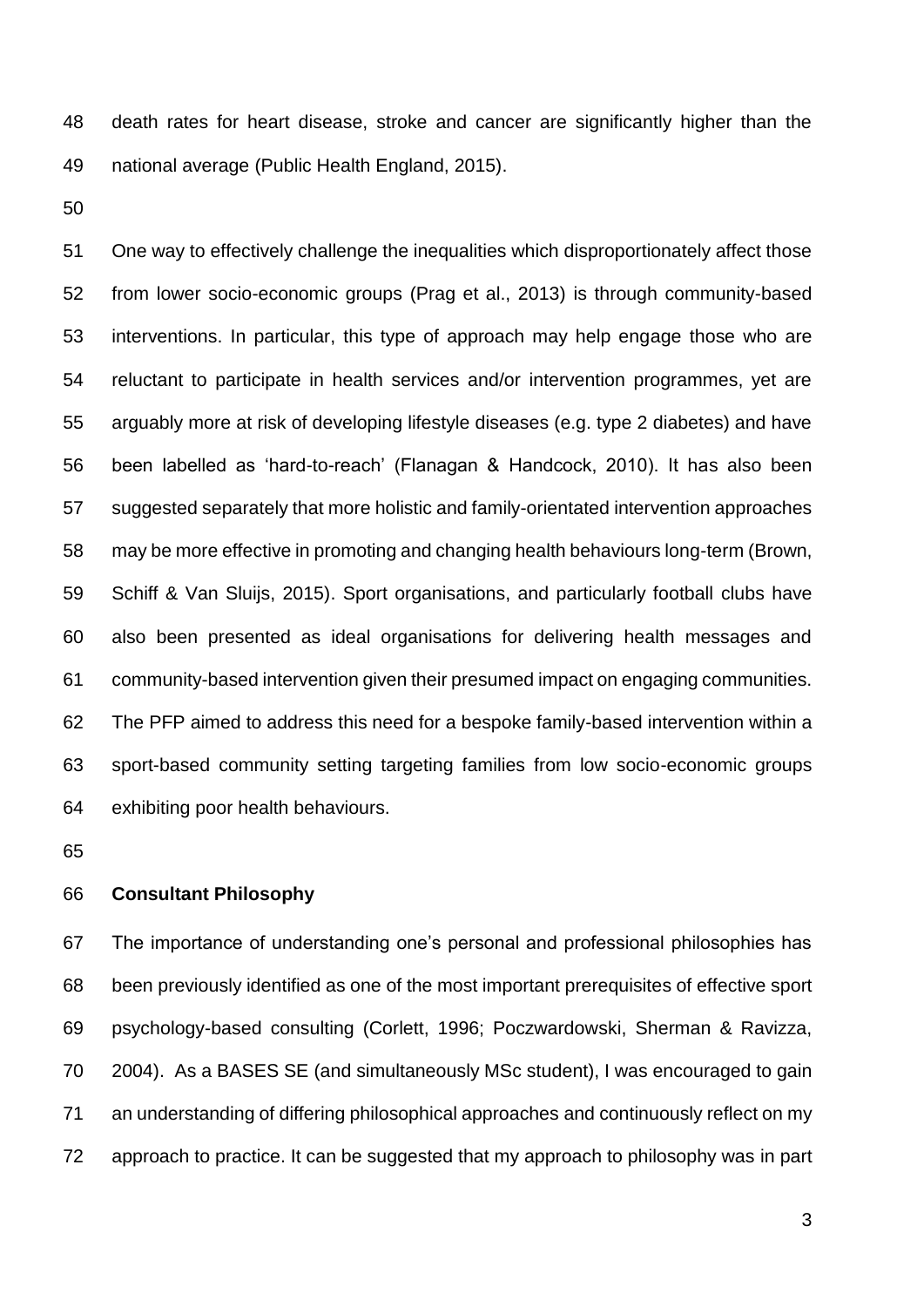influenced by my experiences as an elite gymnast, whereby from a young age I was encouraged to share my insights and solutions with my coaches and significant others and also develop as an individual as well as an athlete. These were later the values I began to adopt as a Sport and Exercise scientist and academic researcher, therefore I would classify my philosophy as humanistic – particularly a client-centred perspective which reflects the development of the whole person (Hill, 2001). Through this approach to practice, the client features as the source of behaviour change, and their experiences both guide and shape modification of future behaviour. The professional relationship which develops between myself and my clients also forms an essential part of my practice (drawing upon the characteristics of genuineness, non-judgemental caring and empathy).

 Due to my dual role as a researcher and a practitioner, I also would classify myself as a 'pracademic'. McNatt (2010) suggest that there is often a wide gap between academics and practitioners, however through the development of the 'pracademic paradigm' this offers an opportunity to bridge the gap between two original paradigms of research and practice. The underlying premise of this method is that those who adopt this approach are primarily focused on solving-real world problems – in my case this relates to my focus on improving the health behaviours and outcomes of Everton families. However, in doing so I also use my theoretical background to engage in more traditional academic research. I engage in individual, written reflection using Gibbs' (1988) six-staged cyclical model. However, within the current case I also used verbal and shared reflection through conversations with colleagues and my BASES supervisor both prior to writing in a reflective journal, (Huntley & Kentzer, 2013) and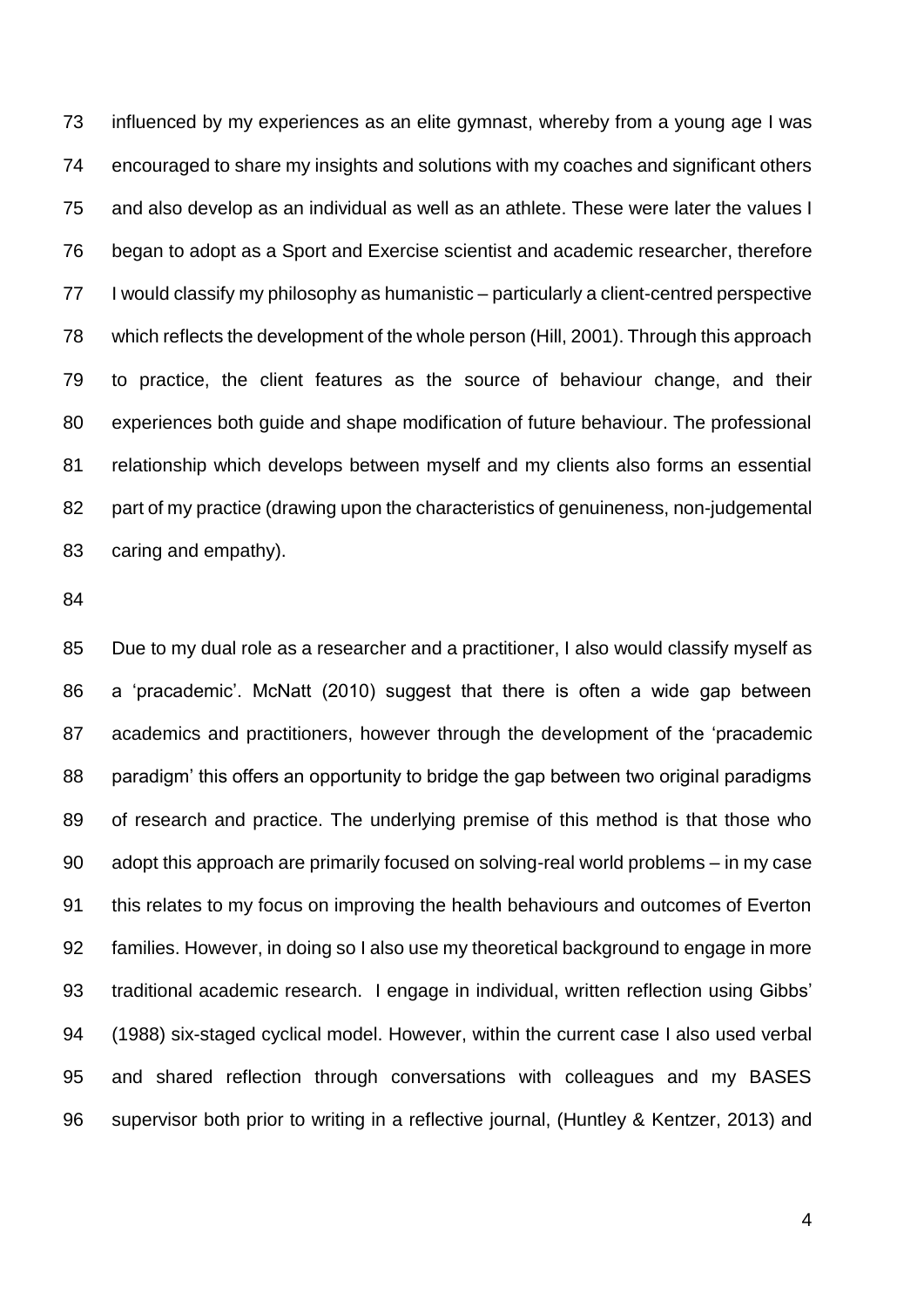subsequently after such meetings. This process is indicative of a staged reflection process.

**The Case** 

 The PFP was officially launched in February 2014 and involved initial formative research through structured and semi-structured interviews with local families to identify the health behaviours, needs and requirements of the potential client group (Bauman & Nutbeam, 2014). A range of sessions were then offered across a 12-week period including: PA-based sessions such as yoga and family fun sessions, social coffee mornings, education/awareness based sessions such as mental health awareness, and family cook and taste sessions, including an educational element. Following the completion of the 12-week intervention, families were encouraged to continue to make use of free/low cost gym facilities and engage with other local PA- based sessions. A full version of the session timetable and main aims and objectives can be found in Appendix 1.

 Project participants were families with children aged between 3-11 years. However, this case study is based around one adult client who took part in the project with her 10-year-old daughter, with a focus on PA and mental well-being. Upon signing up to the project the client was 48 years old, unemployed (associated with existing health conditions), educated to GCSE level and lived with her partner of 14 years in a 118 privately rented property. The client's primary reason for signing up to the project was related to the opportunity to spend time with her daughter and become involved in sessions through the local community.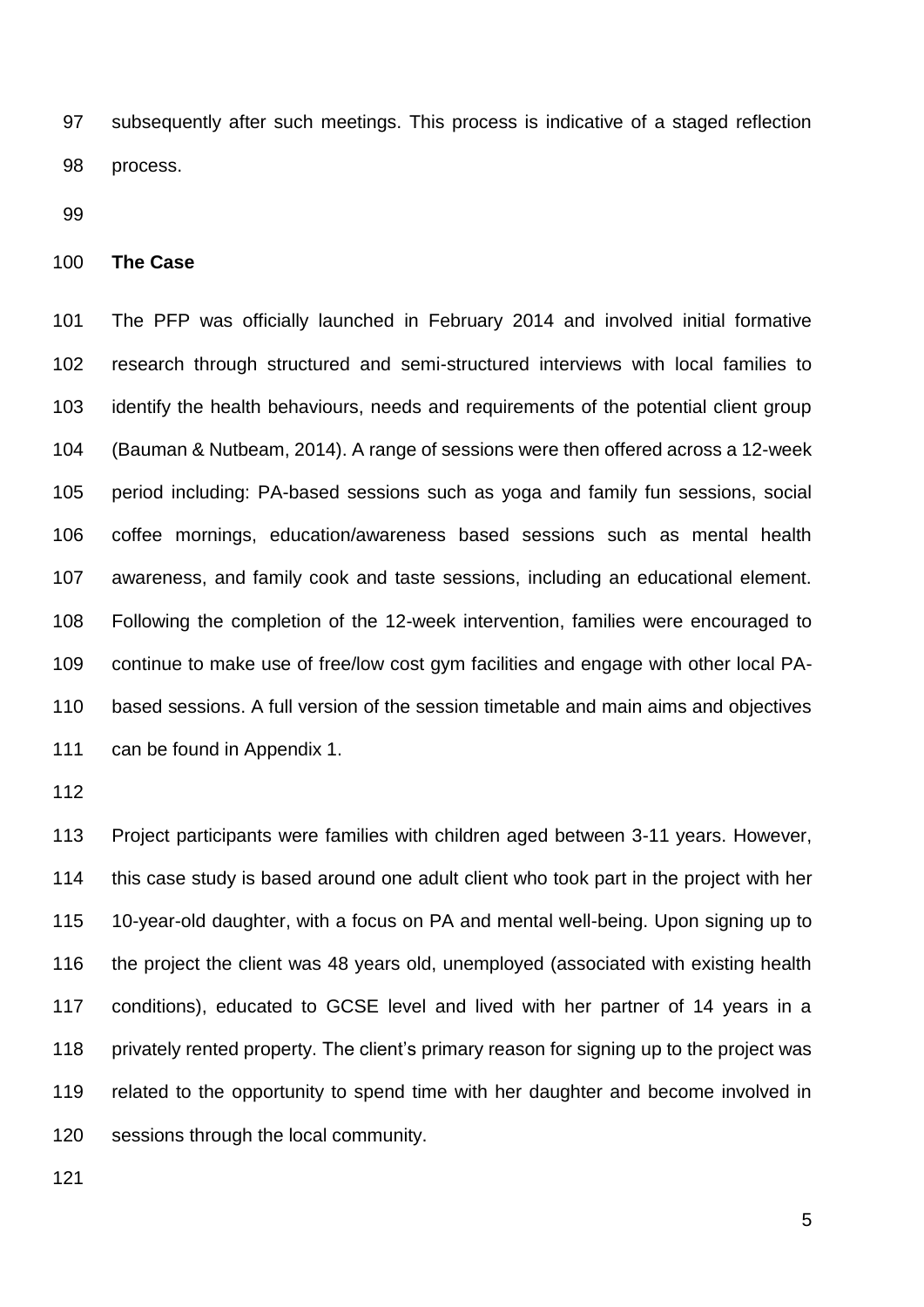#### **Needs analysis and the presenting issues**

 A range of quantitative and qualitative methods were used to provide an insight into the physical and psychological needs of the client. The client completed a health goals sheet, identifying her PA/health goals and project aspirations. This information was used to inform an initial semi-structured interview to gain further insight into her current health behaviours, goals and desires. This process was also important for building initial rapport (Sharp, Hodge & Danish, 2015). Arnold and Sarkar (2014) made reference to the importance of gaining trust and respect of clients but also being accessible and building quality relationships with individuals and organisations in order to be a successful (sports) psychologist.

 Objective measures of PA and sedentary behaviour were collected via a wActiSleep- BT wireless accelerometer monitor, to measure body movements in three orthogonal planes: vertical, mediolateral and anteroposterior. This device provided information about the client's moderate-vigorous (MVPA) levels, which could then be compared to the current CMO guidelines for PA (Department of Health, 2011), alongside daily sedentary behaviour and daily/weekly light activity. Anthropometrical measurements in the form of height and weight were also taken, which allowed body mass index (BMI) score and classifications to be calculated.

 The client self-completed the Warwick-Edinburgh Mental Well-being Scale (WEMWBS), a widely used and validated (Lloyd & Devine, 2012) scale of well-being which focused exclusively on positive aspects of mental health (Tennant, Hiler, Fishwick, Platt, Joseph, Weich, 2007), to assess attributes of mental well-being including both hedonic and eudaimonic perspectives. When using this scale, clients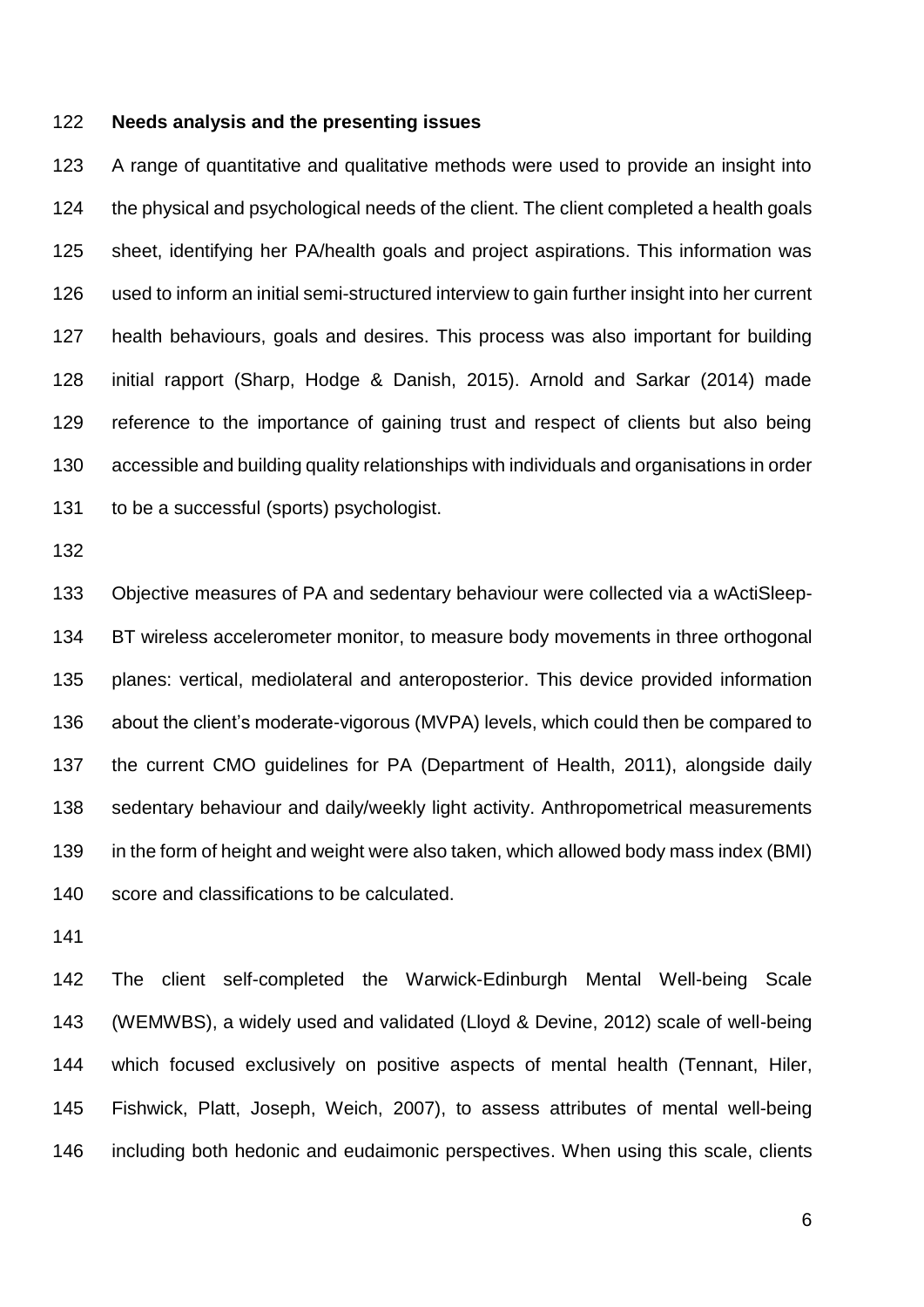are required to attend to their thoughts and feelings over the previous two weeks and provide responses to statements such as 'I've been dealing with problems well' and 'I've been feeling confident', and uses a Likert scale from 1-5 with one being none of the time and 5 being all of the time.

 Results demonstrated that whilst the client engaged in around 217.17 minutes of moderate activity per week, none of this activity was yielded from bouts of >10 minutes therefore she was failing to meet the UK PA guidelines of 150 minutes of MVPA per week through bouts of 10 minutes or more (Department of Health, 2011). The client's BMI was also 44.6, which classified her as obese (WHO, 2000). Physical inactivity increases the risk of many adverse health conditions and non-communicable diseases such as type 2 diabetes, breast/colon cancers, coronary heart disease, and also shortens life expectancy (Lee, Shiroma, Labelo, Puska, Blair & Katzmarzyk, 2012).

 The clients' score on the WEMWBS was 42, which is below the English population mean of 52.3 for adults +16 years old (Health Survey for England, 2012). Mental well- being has been defined as 'a greater amount of positive affect than negative affect, along with favourable thoughts, such as satisfaction with life' (Diener, Emmons, Larsen & Griffin, 1985, p. 543). Within the semi-structured interview component, the client reported that she had been with diagnosed with depression, anxiety and agoraphobia, noting these conditions had often prevented her from taking part in activities both individually, and with her daughter, and as a result she had lost contact with friends and extended family members. Previous research has highlighted that individuals with diagnosed mental illness experience a range of barriers when engaging in PA e.g. high levels of perceived stress, low mood and a lack of self-confidence and/or social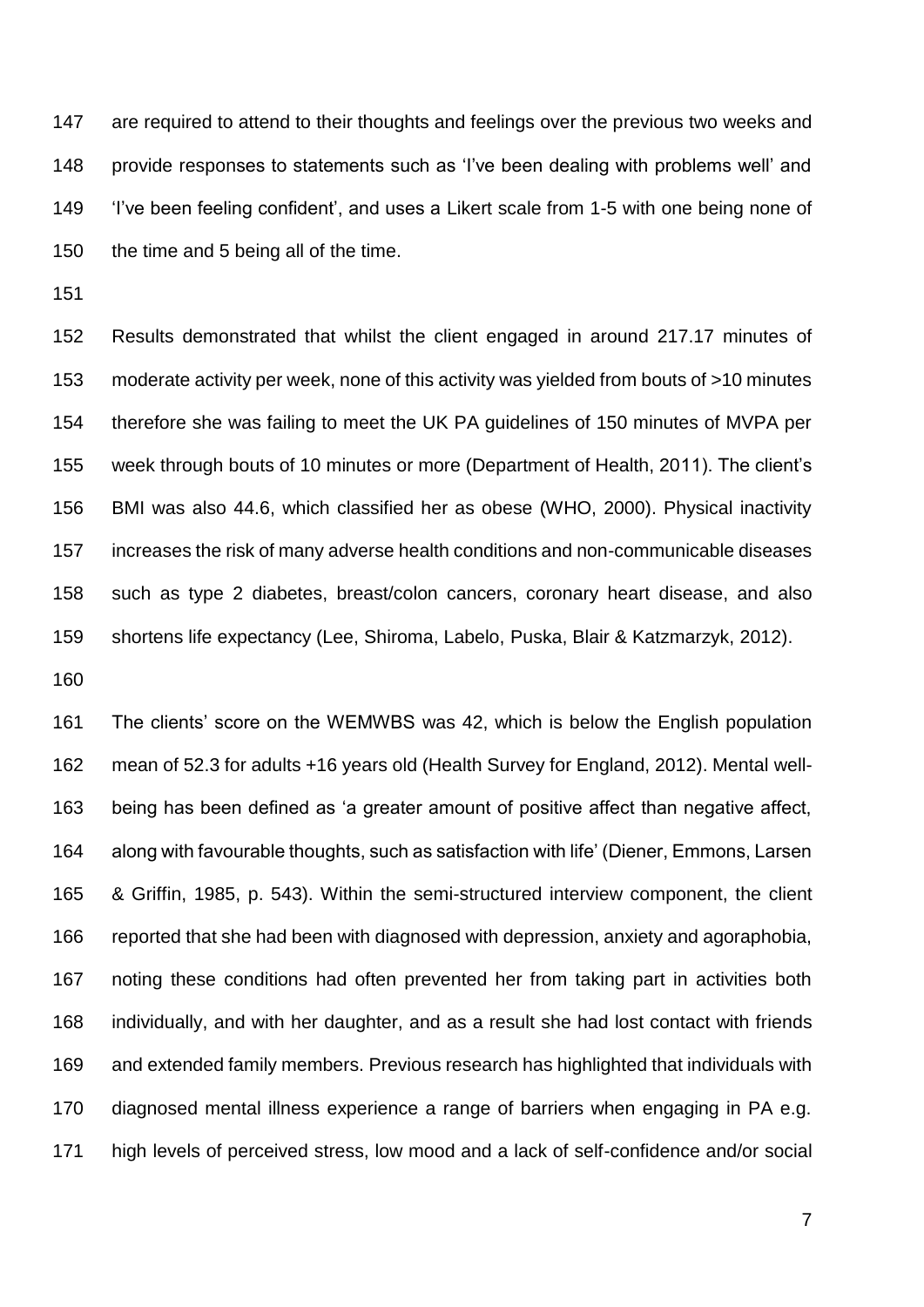support (Vancampfort, Firth, Schuch, Rosenbaum, Mugisha et al., 2017). Alongside these diagnosed mental health conditions, the client had limited previous exposure to common PA environments such as gym facilities and poor previous experiences related to this type of activity. The client therefore discussed qualitatively that she exhibited low levels of self-efficacy in relation to PA and health, but also appeared to lack confidence in herself more generally, particularly related to her physical appearance.

 It has been suggested that people are moved to act (including in relation to the engagement in PA and exercise) by a variety of different factors (Lox *et al*., 2014). According to Self Determination Theory (Ryan & Deci, 2000), on the one hand people can be motivated because they value a particular activity (internal motivation), or they can be externally coerced into engaging in a behaviour or undertaking an activity, for reasons external to the self. Environments which promote the individual's experience of autonomy, competence and relatedness also help to foster the most volitional and high quality forms of motivation and engagement for those activities. Previous literature has highlighted how individuals for whom motivation (for an activity), comes from within have more excitement, interest and confidence, which is then manifested as enhanced performance, persistence, creativity, self-esteem alongside greater levels of general well-being (Ryan, Deci & Grolnick, 1995). When the client discussed her reasons for 'signing up' to the intervention, she gave social and weight loss reasons as her primary rationale, alongside a desire for her child's enjoyment which is indicative of identified regulation (a form of extrinsic motivation) and a lack of internal or intrinsic motivation. However, this type of motivation does fulfil the basic psychological need for relatedness (Ryan & Deci, 2000).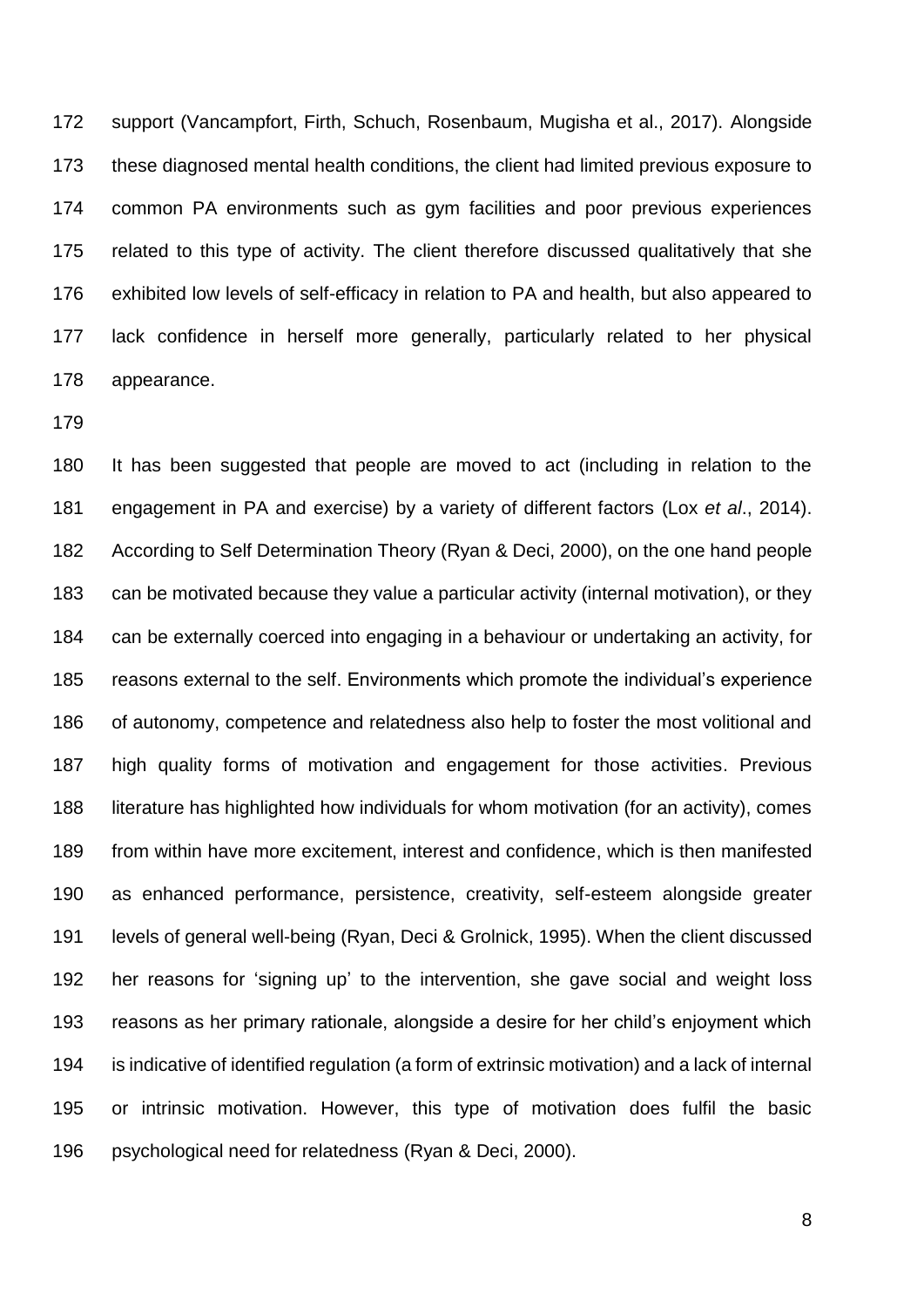#### **Intervention**

 Prior to the commencement of the project, the client and I discussed her health goals and the types of activities which would help her to achieve these goals. Initially it was decided that the yoga and walking sessions would be less appropriate due to health restrictions in the form of arthritis, but she was interested in attending all other session types (full details of which can be found in Appendix 1). The aim of the intervention was to provide the client with opportunities to engage in PA and become more physically active, based on Bandura's (1977) Self Efficacy Theory, which has been widely used and applied in PA-based interventions within inactive populations (Ashford, Edmunds and French, 2010).

 This theory suggests that there are four fundamental sources of self-efficacy: past performance accomplishments, vicarious experiences, social persuasion and physiological/affective states. Behaviour change techniques which related to self- efficacy, based on the taxonomy of physical activity as outlined by Michie, Ashford, Sniehotta, Dombrowski, Bishop and French (2015), were also adopted. For example – within the gym sessions, guided goal setting was used to set attainable weekly targets with the client. Information about the behaviour change techniques adopted through different session types on the project, alongside specific examples of use can be found in Appendix 2. The client was also interviewed again six weeks into the intervention, to obtain insight into her self-efficacy levels and resultant behavioural change, together with weekly meetings with myself in order to discuss her progress and goals.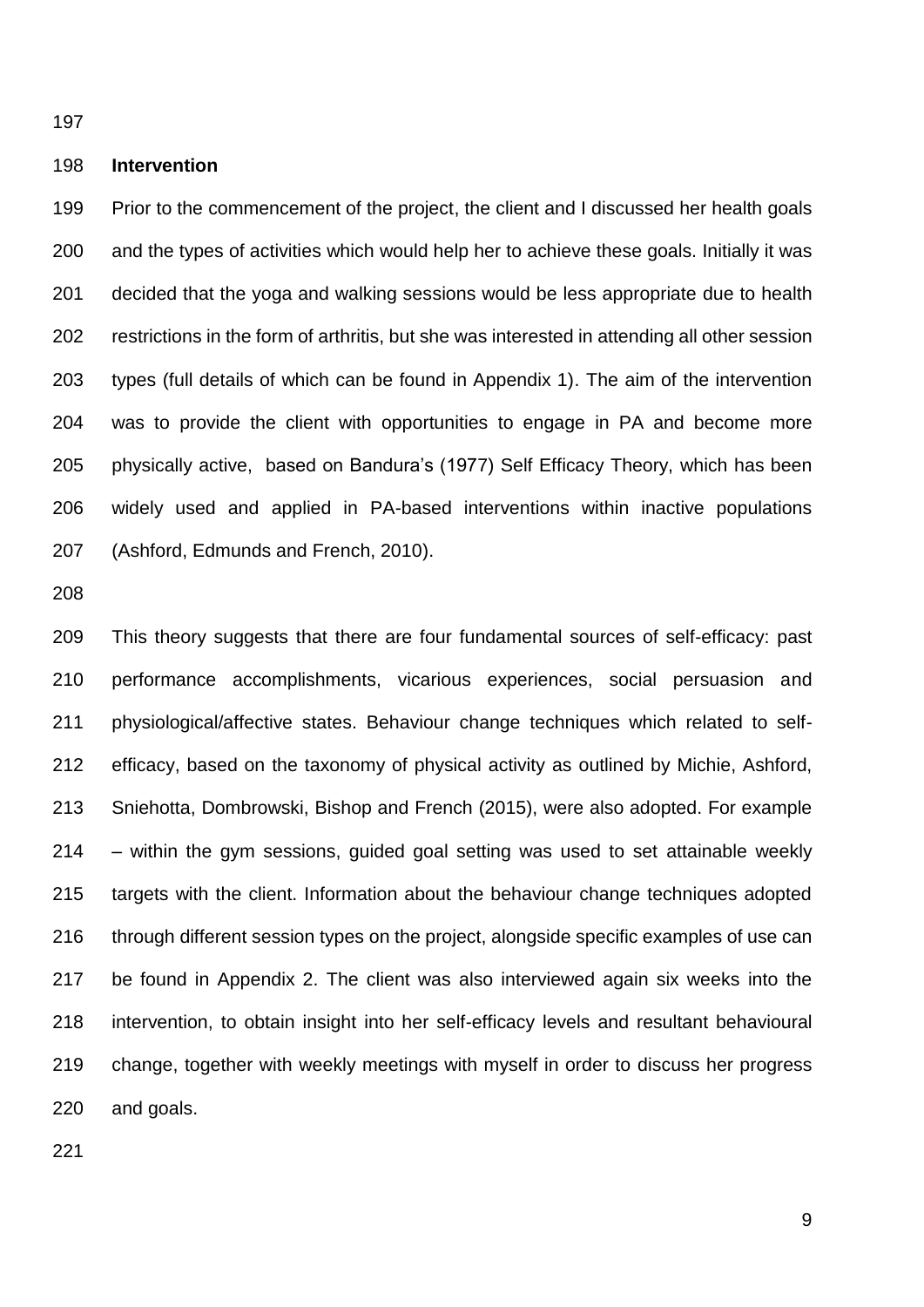#### **Intervention impact and evaluation**

 Intervention impact and progress was assessed via repeat quantitative measures (PA – accelerometer measurements, mental well-being – WEMWBS), details of which can be found in the needs analysis section, and qualitative interviewing and insights from the client one week after completion of the intervention – with a particular focus on impact on PA-related self-efficacy. Post-intervention, while the client was still not engaging in sufficient MVPA to meet the UK guidelines (through bouts of >10 minutes of activity), she had increased this type of activity from 0 minutes (pre-intervention) to 41 minutes post-intervention. She also definitively reported the positive changes she had made to her PA patterns, suggesting that she had become more active in general; but in particular was now engaging in more structured exercise and had joined a local gym, something she would not have had the confidence to do prior to attending the project sessions. Her BMI had also dropped from 44.6 to 41 post-intervention. Additionally, the client's self-rated mental well-being score had also increased from 42 (pre-) to 60 (post-intervention). Maheswaran, Weich, Powell and Stewart-Brown (2012) have suggested that an increase of 3 or more on the WEMWBS scale can be considered a meaningful change.

 Previous research has identified that a lack of self-efficacy may prevent individuals from engaging in PA (Prabu, Pennell, Foraker, Katz, Buckworth & Paskett, 2014). While increasing self-efficacy is considered an effective mechanism for increasing PA and thus interventions which implement behaviour change techniques which focus on increasing levels of self-efficacy have been found to be effective (French, Olander, Chisholm et al., 2014). While, other studies suggest that improvements in self-efficacy, related to PA may help to alleviate negative mental health outcomes such as stress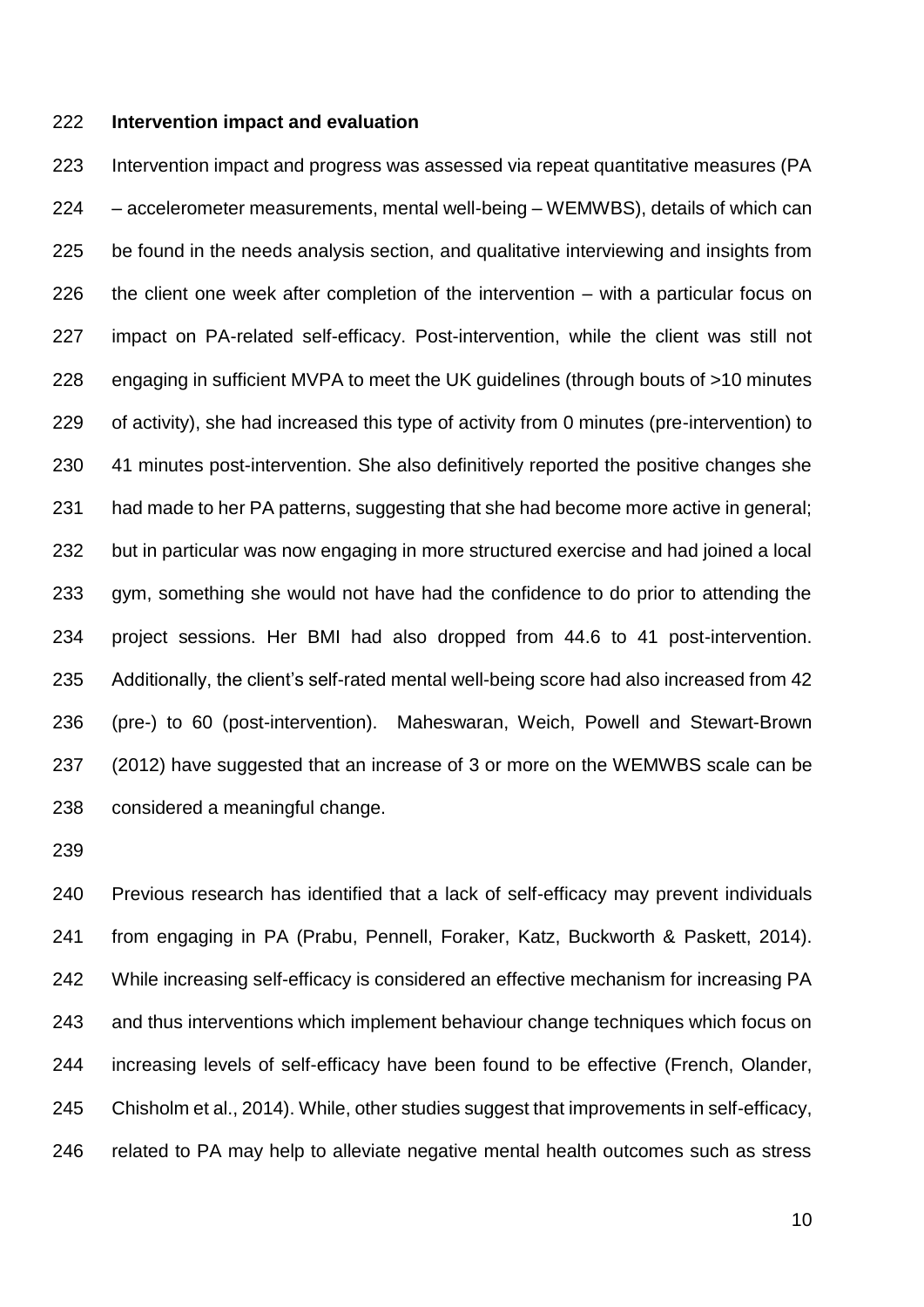247 and depression through the generation of feelings of accomplishment and the ability to cope with daily stressors (McAuley, Mailey, Szabo & Gothe, 2013).

 The current case study supports this research, as providing the client opportunity to develop self-efficacy (both PA self-efficacy belief and barrier self-efficacy) underpinned the changes the client was able to make to her PA behaviours, which led to the observed changes in her mental well-being. However, these positive changes would not have occurred as readily or successfully if it were not for the mutually supportive environment of both the project and intervention, which allowed for the development of internal competencies and thus influenced participant's health behaviour.

 For the client, who prior to attending the sessions had little interaction with anyone outside her immediate family, the social benefits she was able to yield from interacting with myself as the practitioner alongside, other delivery/research staff were central to the changes she was able to make to her physical and mental health. Within the literature the relationship between Sports Psychologist and client has, for some time, been identified as the most important element of consultancy work. According to Sharp et al., (2015) amongst others, the practitioner qualities of honesty, commitment, knowledge and expertise, counselling skills and professional ethical behaviour are needed to create an effective consultancy relationship. Although there is no known research which has explored the qualities of Exercise Psychologists specifically, building effective relationships could be seen as vital when influencing behaviour change of inactive clients within an exercise psychology capacity.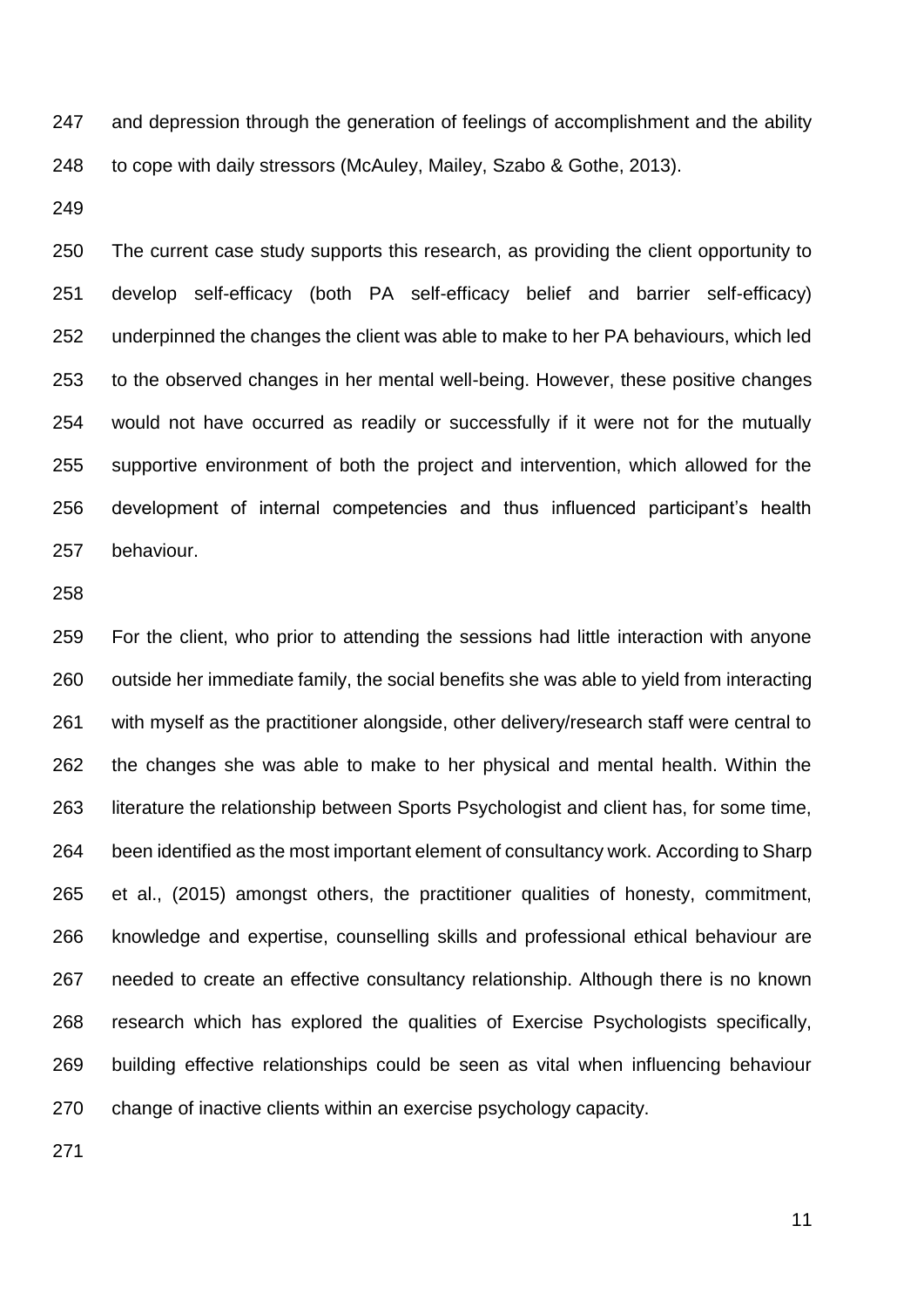Staff, many of whom were from the local area (and therefore whom participants may have been able to identify with), also acted as positive role models for the client. Setting examples for good overall health, including both physical, mental and social aspects (Bandura, 1986) and also using verbal and non-verbal tactics to increase the client's self-efficacy. The intervention also brought together families from a similar demographic area, with children around the same age, therefore attending the intervention sessions allowed the client opportunity to benefit from social support- based interactions between families. Molloy, Dixon Hamer and Sniehortaa (2010) reported that higher levels of social support is associated with higher levels of PA in young adults, and that women have a greater need for companionship and emotional types of PA support compared with men. Families were also able to be motivated from the performance accomplishments of others – i.e. families remaining engaged within PA both within the project sessions and that external to the project.

 The design of an intervention which allowed families to take part in a variety of different PA and diet based sessions, promoted self-efficacy in the form of performance attainment, which has been described as the most powerful of efficacy sources as it is based on personal experience of success and failure (Bandura, 1986; Biddle et al., 2015). In relation to PA specifically, the PA-based sessions provided participants with opportunity to experience the physiological states of exercise within a controlled environment. Bandura (1986) also suggests that social comparison information is important in self-efficacy beliefs, and through engagement with the project, and on the proviso that they were inclined or predisposed to, families were able to imitate the positive health behaviours of each other and also staff members.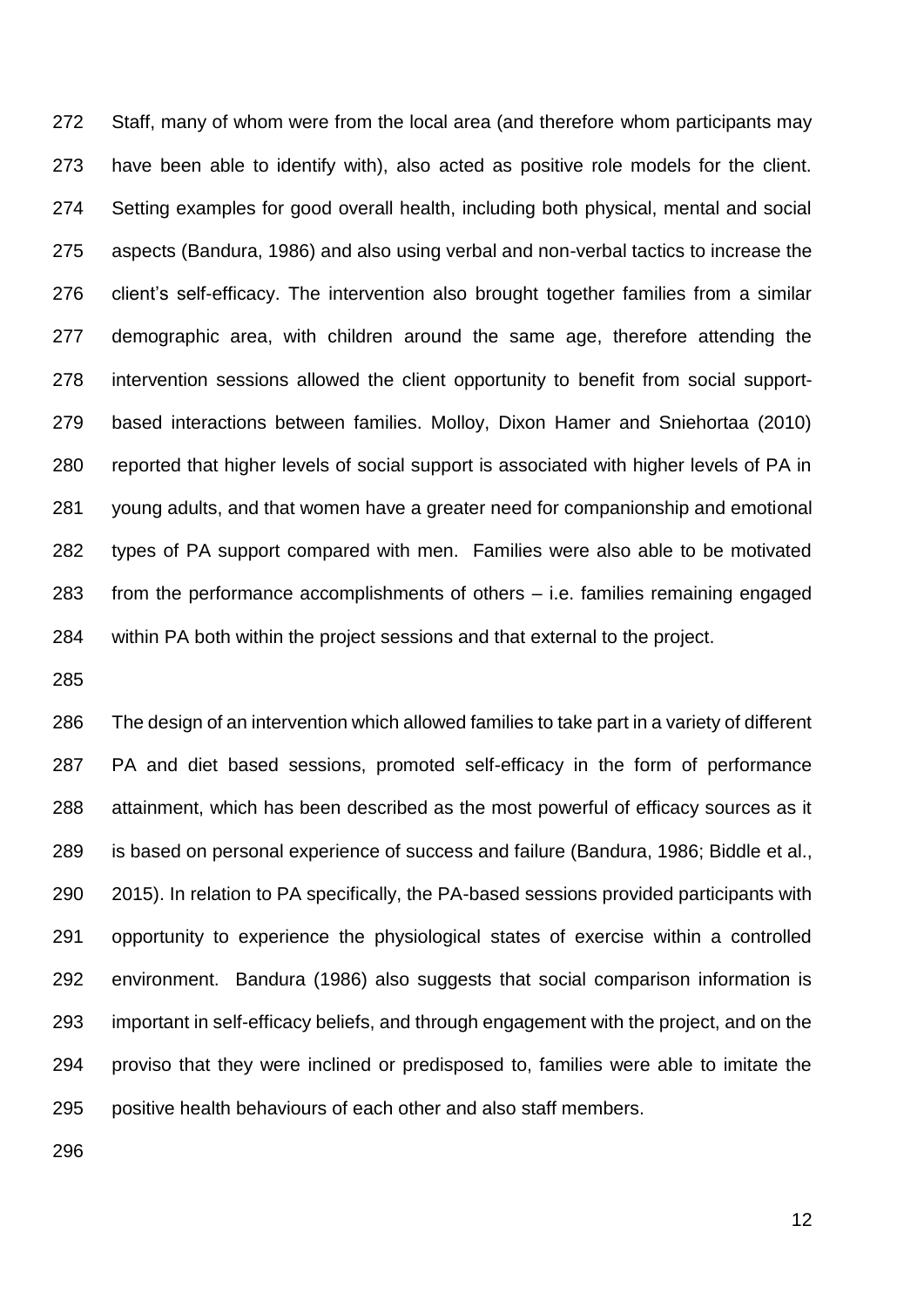However the effectiveness of the intervention was not only assessed through behaviour change and the adoption of positive health behaviours leading to improved health outcomes, but was also judged by session attendance and qualitative (formal and informal) feedback from the client. The client engaged well with the project intervention, and with the support of trained staff members attended 36 sessions across the twelve week intervention period: 21 PA (family fun and gym sessions), all seven 'one off' education sessions on offer, three 'cook and taste' sessions and five social sessions, providing her with a number of positive experiences or past performance accomplishments which could then be drawn on in the future. The client made reference to these sources of self-efficacy in qualitative discussions post-intervention.

- 
- **Lessons learned and reflections**

 Due to the increases in MVPA and self-rated mental well-being demonstrated through the case study, I would consider using the same approach again for work with inactive clients, particularly those who at baseline/needs analysis reported suffering from poor experiences of PA and exercise and low levels of self-efficacy. For the current case study, due to the number of quantitative and qualitative measures being taken and to minimise client burden, self-efficacy was not measured quantitatively. While the relationship between PA and self-efficacy is already well-established (McAuley & Blissmer, 2000; McAuley et al., 2013), it is acknowledged that quantitatively tracking the self-efficacy across the intervention period, may have been useful and is something that will be explored within future work.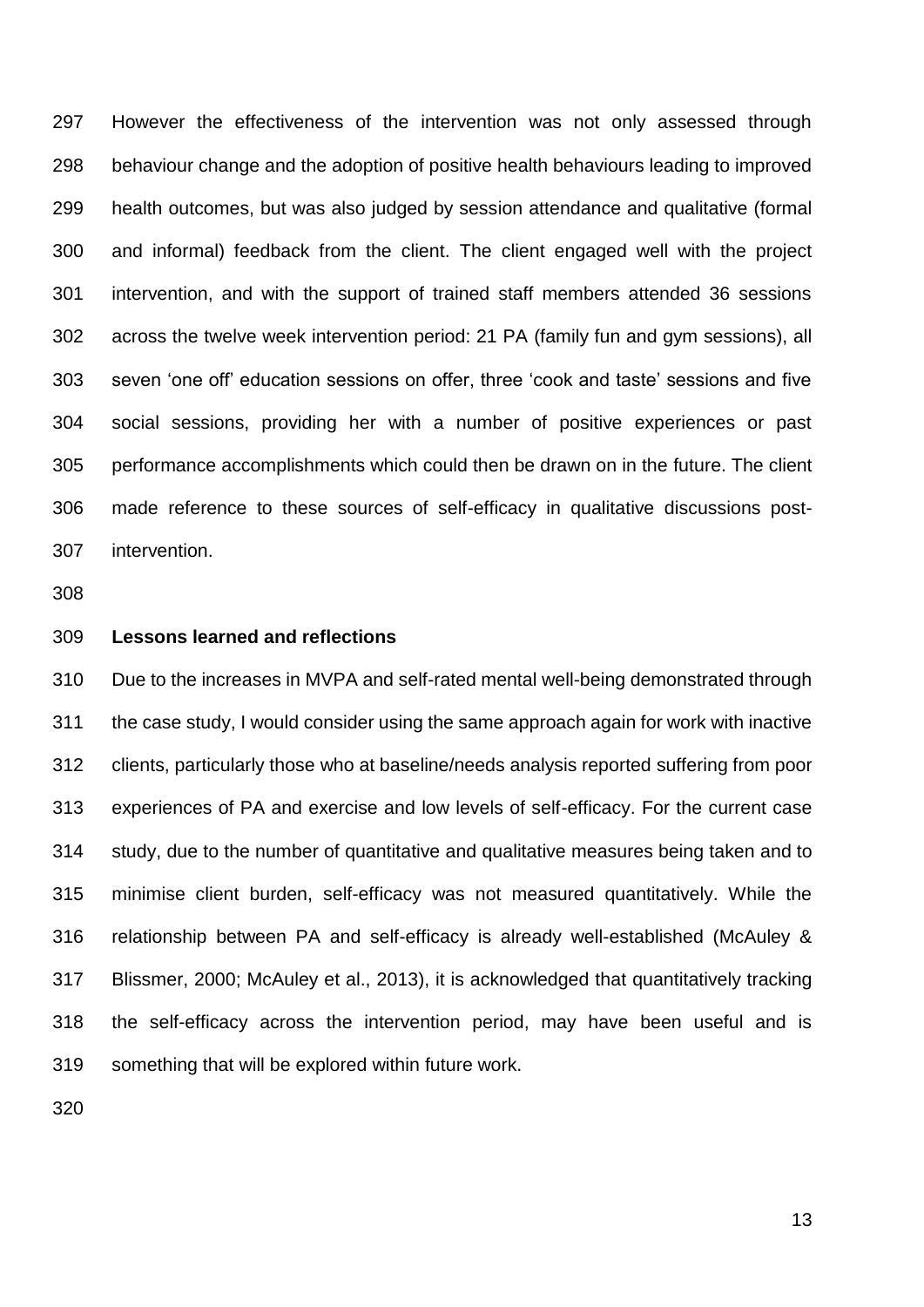Insights from the current case study also highlight a potential need to review the current PA guidelines, to set more realistic national targets for PA which are achievable by individuals from a variety of different backgrounds and circumstances, particularly obese, sedentary individuals with poor physical and mental health (Weed, 2016). Results also highlight how making small changes to benefit overall health, particularly through engagement in light and informal PA, may lead to benefits to well- being as an alternative to the promotion of more intense and structured forms of PA which may also be considered unattractive and unachievable to inactive clients (Downward & Dawson, 2015). Indeed, the Sport England (2016) strategy subsequently noted the biggest health gains and therefore the best value for public investment is found in targeting those who are the least active.

 However, while the intervention had a positive impact on the health behaviours and psychological outcomes of the client, she did require a high level of physical, social and emotional support throughout the intervention period. I maintained regular contact with the client over the phone and sent text message reminders prior to every session. At times, these reminders felt very time-consuming and I was worried that I was somewhat coercing the client into attending, however when I spoke to the client directly about this during an interview six weeks into the programme she said:

 I think the texts off you keeping us organised was one thing, saying, "Right, we've got this tomorrow", and it was good, because I could get my head round it, whereas I wouldn't just say, "right, I'll get up tomorrow, and I'll go and do the gym, or, "I'll go for a walk with [daughter's name]". Because it was there, and we had you there as support, it made me do it.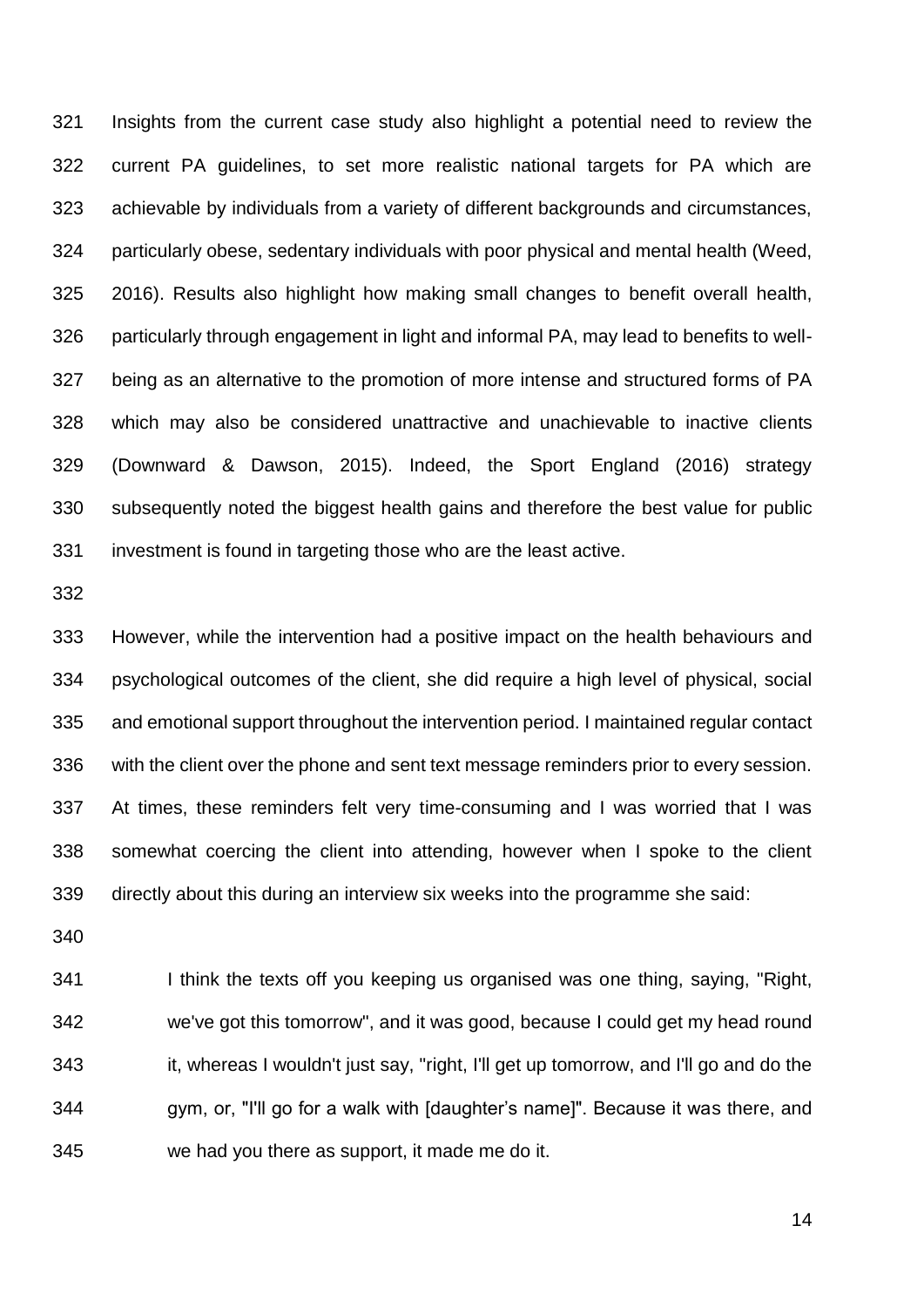As well as discussing the client's progress in relation to her health and PA activities during weekly meetings and within sessions, as the project developed, and the rapport built between myself and the client, she also began to divulge more about her wider life, and goals and ambitions, particularly related to employment. While this wasn't the primary outcome of the project, I felt glad that she felt comfortable in talking to me, and secure in the fact that we had developed a very good level of rapport. From this point onwards, while the client often made reference to the knowledge and experience she had gained through being involved with myself and other staff members on the project. Many of the comments she made in relation to staff were focused more on personal skills or their ability to connect with her and her daughter, highlighting the importance of the qualities of honesty and commitment, as identified by Sharp et al., (2015).

 This reflects the importance of client-practitioner relationship particularly when working with hard-to-reach individuals and groups (Crosby, Salazar, DiClemente & Lang, 2010). However, more emphasis could have been placed on the importance of the client taking responsibility for their own engagement. Therefore, encouraging the client to provide more regular updates about their progress, thoughts and feelings either verbally or in written format, may have been beneficial. This approach may have helped to promote independence/autonomy which may have been useful for maximising the likelihood of the client sustaining the positive changes she was able to make to her health behaviours in the long-term. Due to the relationship that developed between myself and the client, this also reinforced the importance of setting appropriate professional boundaries and also putting in place clear referral strategies,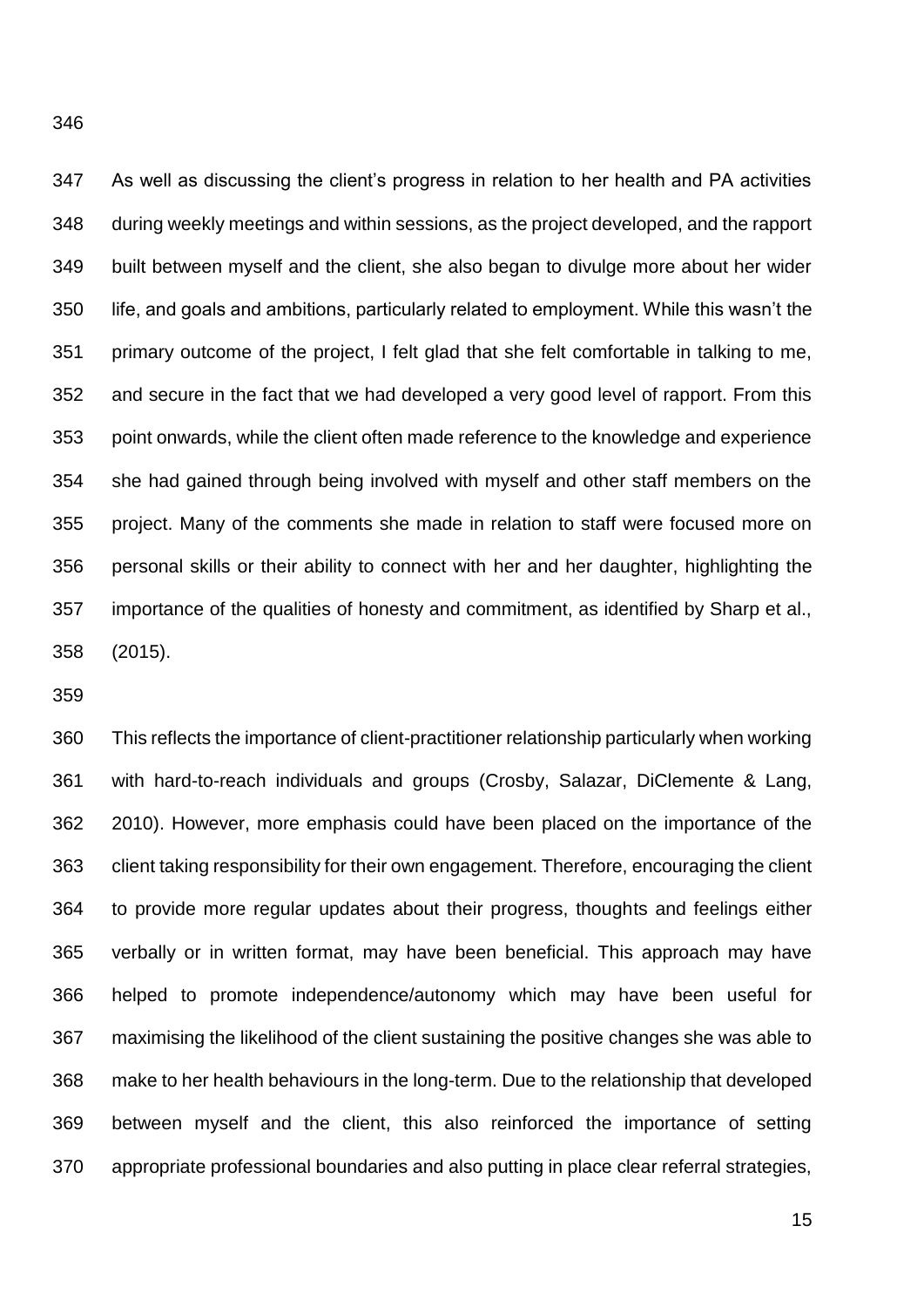for any issues that could arise, particularly related to mental health (McEvoy, Enright & Macphai, 2015).

 In conclusion the client was able to increase her self-efficacy levels and engage in more regular forms of light and MVPA. Following the intervention she was able to transfer these increases to other environments, for example obtaining membership of an external gym, which is evidence of the generality of self-efficacy (Bandura, 1997). However, there were still a number of constraints which prevented the client from meeting PA guidelines, in particular related to her socio-economic circumstances coupled with poor physical and mental health (Weed, 2016). Further, the presence of a physical health condition in the form of arthritis prevented the client from engaging in a number of low-cost activities such as walking and jogging. It is therefore essential that exercise psychology interventions with individuals from low socio-economic groups incorporate a range of activities that are not dependent on financial resources e.g. gym membership and enable clients to sustain any positive changes to their health behaviours post-intervention.

 There is also a need for future research and guidance on developing effective client- exercise psychologist relationships when working with this type of 'hard-to-reach' group (Flanagan & Handcock, 2010). Additional research on the real life significance and impact of programmes on family life is also warranted (Cohen, Schroeder, Newson, King, Rychetnik et al., 2015). This is particularly the case as it can be suggested that in some circumstances, especially in the case of 'hard-to-reach' individuals, even small improvements in the physical, social and mental health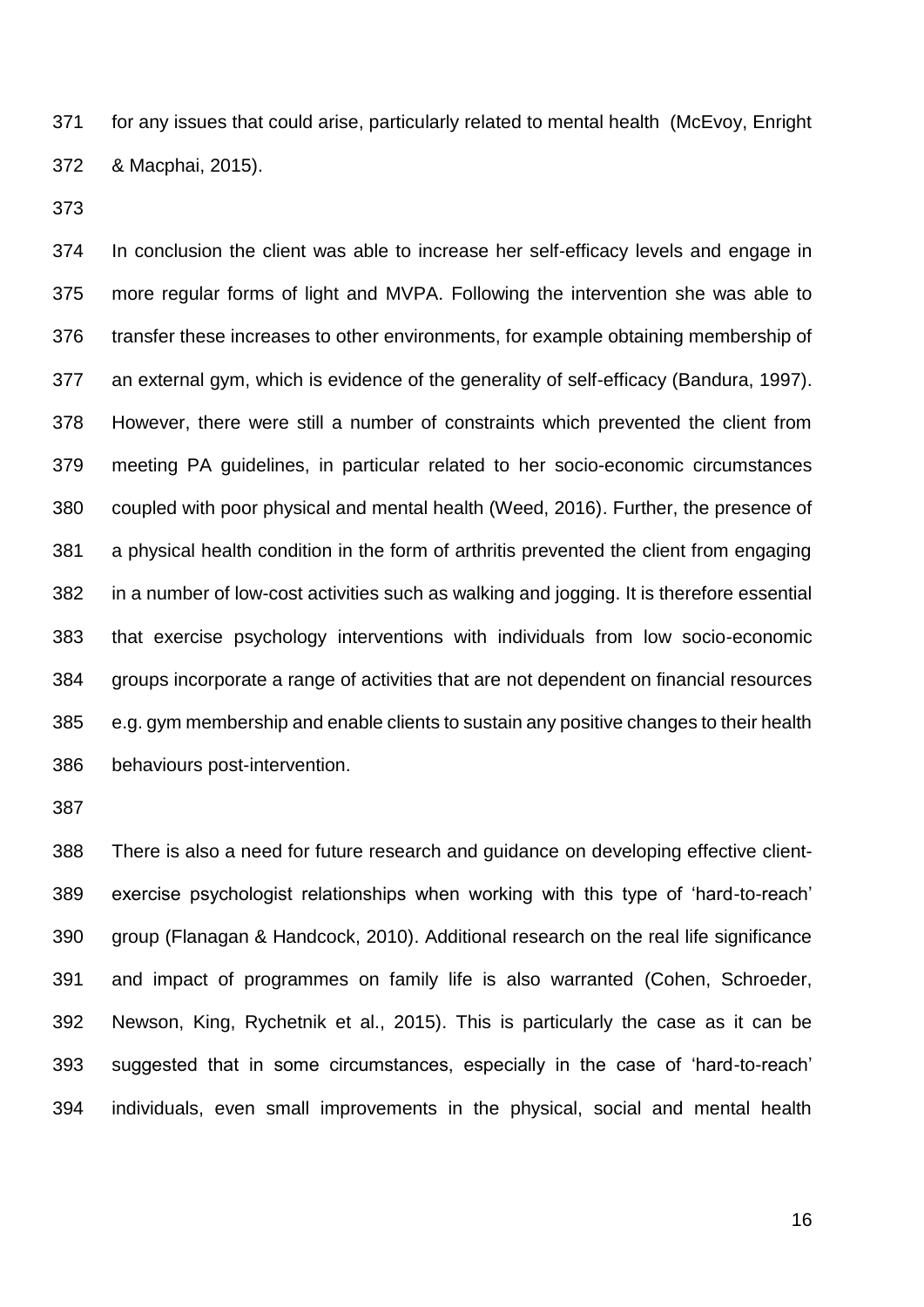- behaviours can have a notable positive impact on health outcomes and the quality of
- life (Downward & Dawson, 2015).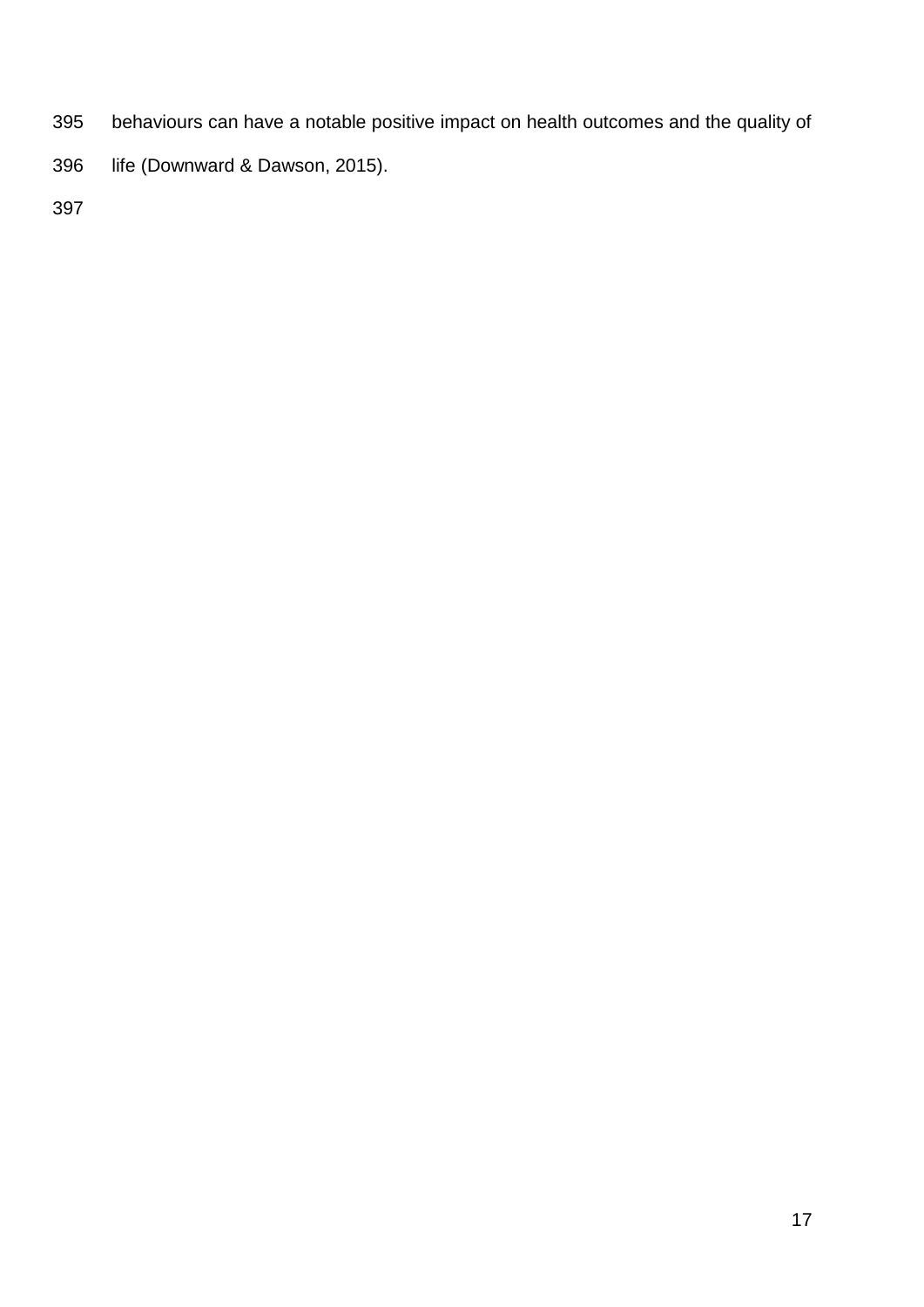- **References**
- 

 Arnold, R., & Sarkar, M. (2014). Preparing athletes and teams for the Olympic Games: Experiences and lessons learned from the world's best sport psychologists. *International Journal of Sport and Exercise Psychology.* 13(1), 4-20.

- Ashford, S., Edmunds, J., & French, D. P. (2010). What is the best way to change self-efficacy to promote lifestyle and recreational physical activity? A systematic review with metaanalysis. *British Journal of Health Psychology*, 15(2), 265-288.
- Bandura, A. (1977). Self-efficacy: Towards a unifying theory of behavioural change. *Psychological review,* 84(2), 191-215.
- Bandura, A. (1986). *Social foundations of thought and action: A social cognitive theory.* Englewood Cliffs, NJ: Prentice Hall.
- Biddle, J. H., Mutrie, N. & Gorely, T. (2015)*. Psychology of physical activity: Determinants, well-being and interventions*. London: Routledge.
- Bauman, A. and Nutbeam, D., 2014. *Evaluation in a Nutshell.* Australia: McGraw Hill Education.
- 419<br>420 Brown, H. E., Schiff, A. & Van Slujis, M. F. (2015). Engaging families in physical activity research: a family-based focus group study. *BMC Public Health.* 15**,** 1178-1186.
- Cohen, G., Schroeder, J., Newson, R., King, L., Rychetnik, L., Milat, A. J., Bauman, A. E., Redman, S. & Chapman, S. (2015). Does health intervention research have real world policy and practice impacts: testing a new impact assessment tool. *Health Research Policy and Systems.* 13 (3),
- 
- Corlett, J. (1996). Sophistry, Socrates, and sport psychology. *The Sport Psychologist.* 10(1), 84-94.
- 
- Crosby, R. A., Salazar, L. F., Diclemente, R. J. & Lang, D. L. (2010). Balancing rigor against the inherent limitations of investigating hard-to-reach populations. *Health Education Research,* 25(1), 1-5.
- 
- Department for Communities and Local Government. 2015. The English Index of 436 Multiple Deprivation IMD 2015 [online]. Retrieved 1<sup>st</sup> November 2011 from [https://](https://www.gov.uk/government/statistics/english-indices-of-deprivation-2015) [www.gov.uk/government/statistics/english-indices-of-deprivation-2015](http://www.gov.uk/government/statistics/english-indices-of-deprivation-2015)
- 439 Department of Health, (2011). UK Physical Activity Guidelines. Retrieved October 1<sup>st</sup> 2013, from [https://www.gov.uk/government/publications/uk-physical-activity-](https://www.gov.uk/government/publications/uk-physical-activity-guidelines)
- [guidelines](https://www.gov.uk/government/publications/uk-physical-activity-guidelines)
- Diener, E., Emmons, R. A., Larsen, R. J., & Griffin, S. (1985). The satisfaction with
- life scale. *Journal of Personality Assessment,* 49(1), 71-75.
-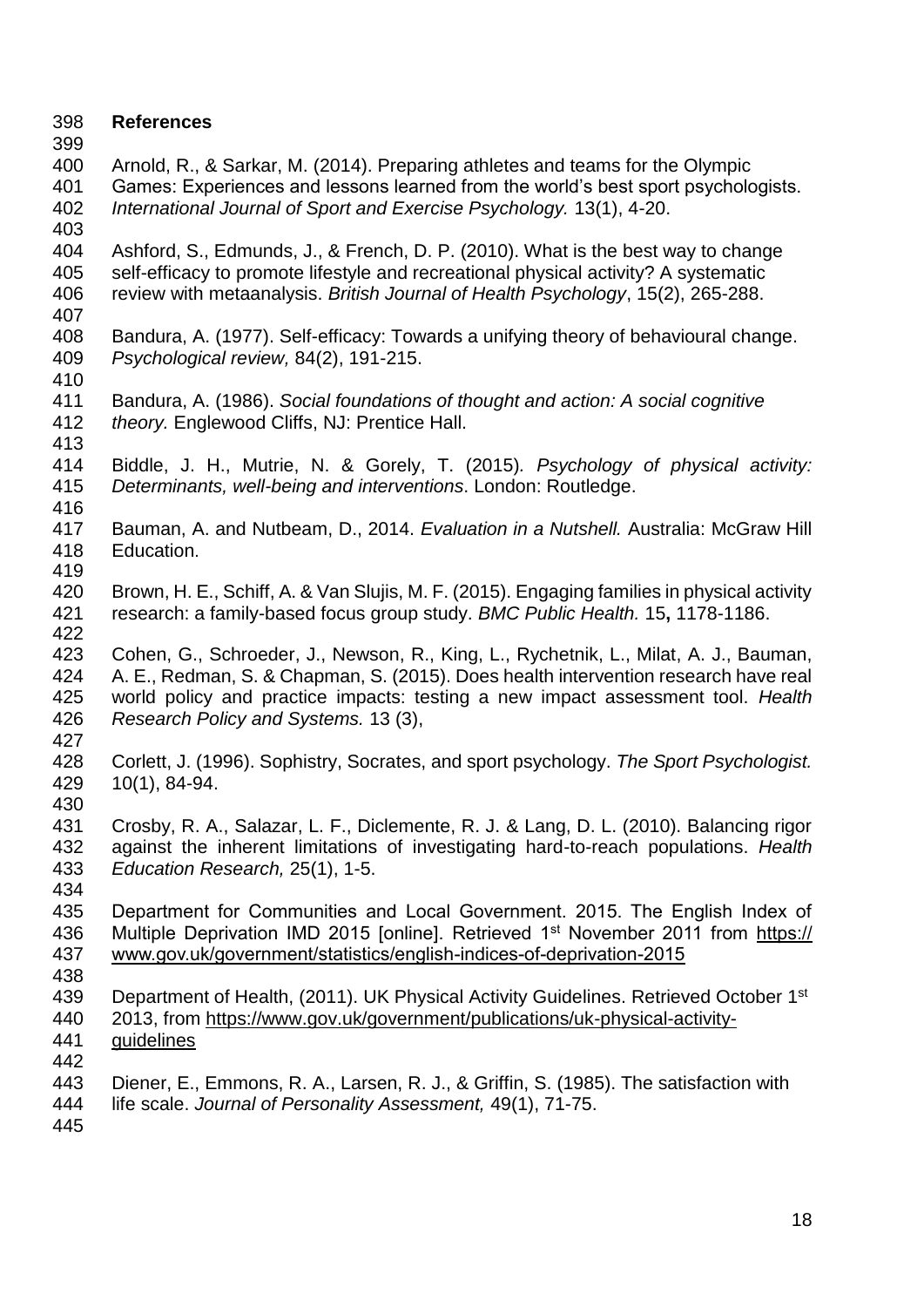- Downward, P. & Dawson, P. (2016). Is it pleasure or health from leisure that we benefit from most? An analysis of well-being alternatives and implications for policy. *Social Indicators Research.* 126, 443-465.
- Flanagan, S. M. & Hancock, B. (2010). Reaching the hard to reach' - lessons learned from the VCS (voluntary and community Sector). A qualitative study. *BMC Health Services Research*. 10 (1), 92-118.
- 
- French, D. P., Olander, E. K., Crisholm, A., & McSharry, J. (2014). Which behaviour change techniques are most effective at increasing older adults' self-efficacy and physical activity behaviour? A systematic review. *Annals of Behavioural Medicine.* 48, 225-234.
- 
- Hill, K. L. (2001). *Frameworks for sport psychologists: Enhancing sport performance.*  Leeds: Human Kinetics.
- Huntley, E., & Kentzer, N. (2013). Group –Based Reflective Practice in Sport Psychology: Experiences of Two Trainee Sport and Exercise Scientists. *Sport & Exercise Psychology Review,* 9(2), 57-68.
- Lee, I. M., Shiroma, E. J., Lobelo, F., Puska, P., Blair, S. N., & Katzmarzyk, P. T. (2012). Effect of physical inactivity on major non-communicable diseases worldwide: An analysis of burden of disease and life expectancy. *Lancet,* 380(9838), 219-229.
- Lloyd, K., & Devine, P., 2012. Psychometric properties of the Warwick-Edinburgh mental well-being scale (WEMWBS) in Northern Ireland. *Journal of Mental Health*. 21(3), 257-263.
- 
- Lox, C. L., Martin Ginis, K. A., & Petruzzello, S. J. (2014). *The psychology of exercise: integrating theory and practice.* Arizona: Holcomb Hatthaway publishers.
- Maheswaran, H., Weich, S., Powell, J., & Stewart-brown, S. (2012). Evaluating the responsiveness of the Warwick Edinburgh Mental Well-Being Scale (WEMWBS): Group and individual level analysis. *Health and Quality of Life Outcomes,* 10(1), 156- 164.
- McAuley, E. & Blissmer, B. (2000). Self-efficacy determinants and consequences of physical activity. *Exercise and Sports Science Reviews,* 28(2), 85-88.
- McAuley, E., Mailey, E. M., Szabo, A. N. and Gorthe, N. (2013). Physical activity and 486 personal agency. In Ekkekakis, P (Eds.). Routledge Handbook of Physical Activity<br>487 and Mental Health (pp.224-235). London: Routledge, and Mental Health (pp.224-235). London: Routledge,
- 
- McEvoy, E., Enright, E. & Macphai, J. (2015). Negotiating 'ethically important moments' in research with young people: Reflections of a novice researcher. *Leisure Studies,* 36(2), 170-181.
- McNatt, D. B., Glassman, M., & Glassman, A. (2010). The great academic-
- practitioner divide: A tale of two paradigms. *Global Education Journal*, *10*(3), 6-22.
-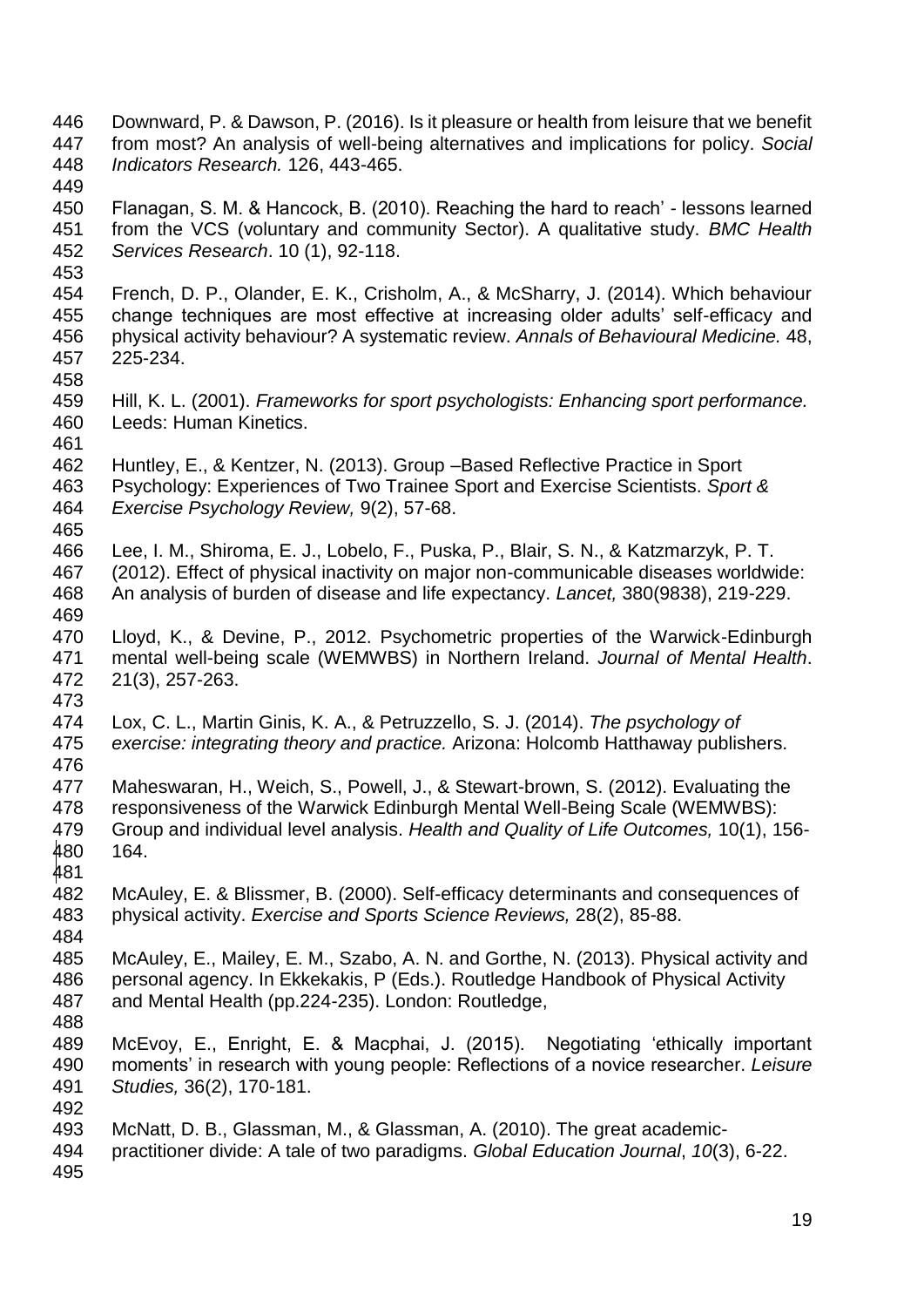Michie, S., Ashford, S., Sniehotta, F. F., Stephan, U. D., Bishop, A., & French, D. P. (2015). A refined taxonomy of behaviour change techniques to help people change their physical activity and healthy eating behaviours: The CALO-RE taxonomy. *Psychology and health*, 26(11), 1479-1498. Molloy, G. J., Dixon, D., Hamer, M. and Sniehortaa, F. F. (2010). Social support and regular physical activity: Does planning mediate this link? *British Journal of Health Psychology.* 15 (4), 859-870. Poczwardowski, A., Sherman, C. P, & Ravizza, K., 2004. Professional philosophy in the sport psychology service delivery: Building on theory and practice. *The Sport Psychologist,* 18(4), 445-463. Prabu, D., Pennell, M. L., Foraker, R. E., Katz, M. L., Buckworth, J., & Paskett, E. D. (2014). How are previous physical activity and self-efficacy related to future physical activity and self-efficacy? *Health Education and Behaviour.* 41(6), 573-576. Prag, P., Mills, M. & Wittek, R. (2013). Income and income inequality as social determinants of health: do social comparisons play a role? *European. Sociological. Review.* 30 (2), 218–229. Public Health England (2015). *Health Profiles, Public Health England* [online]*.*  517 Retrieved 1<sup>st</sup> 1 November 2015 from [http://www.apho.org.uk/resource/view.aspx?RID=50215&SEARCH=L\\*](http://www.apho.org.uk/resource/view.aspx?RID=50215&SEARCH=L*) Ryan, R. M., & Deci, E., L. (2000). Self-determination theory and the facilitation of intrinsic motivation, social development and well-being. *American psychologist,*  55(1), 68-78. Ryan, R. M., Deci, E. L., & Grolnick, W. S. (1995). Autonomy, relatedness, and the self: Their relation to development and psychopathology. In D. Cicchetti & D. J. Cohen (Eds.), *Developmental psychopathology: Theory and methods (*pp. 618-655)*.* New York: Wiley. Sharp, L., Hodge, K., & Danish, S. (2015). Ultimately it comes down to the relationship: Experienced consultants' views of effective sport psychology consulting. *The Sport Psychologist.* 29(4), 358-370. 533 Sport England (2016). Towards an Active Nation [online]. Retrieved  $3<sup>rd</sup>$  March 2017 from [www.sportengland.org.](http://www.sportengland.org/) Tennant, R., Hiler, L., Fishwick, R., Platt, S., Joseph, S., Weich, S., Parkinson, J., Secker, J., & Stewart-Brown, S. (2007). The Warwick-Edinburgh mental well-being scale (WEMWBS): Development and UK validation. *Health Qual Life Outcomes.* 27, 5-63. Vancampfort, D., Firth, J., Schuch, F. B., Rosenbaum, S., Mugisha, J., Hallgren, M., Probst, M., Ward, P. B., Gaughran, F., De Hert, M., Carvalho, A. F., & Stubbs, B. (2017). Sedentary behavior and physical activity levels in people with schizophrenia, bipolar disorder and major depressive disorder: a global systematic review and meta-analysis. *World Psychiatry.* 16, 208-315.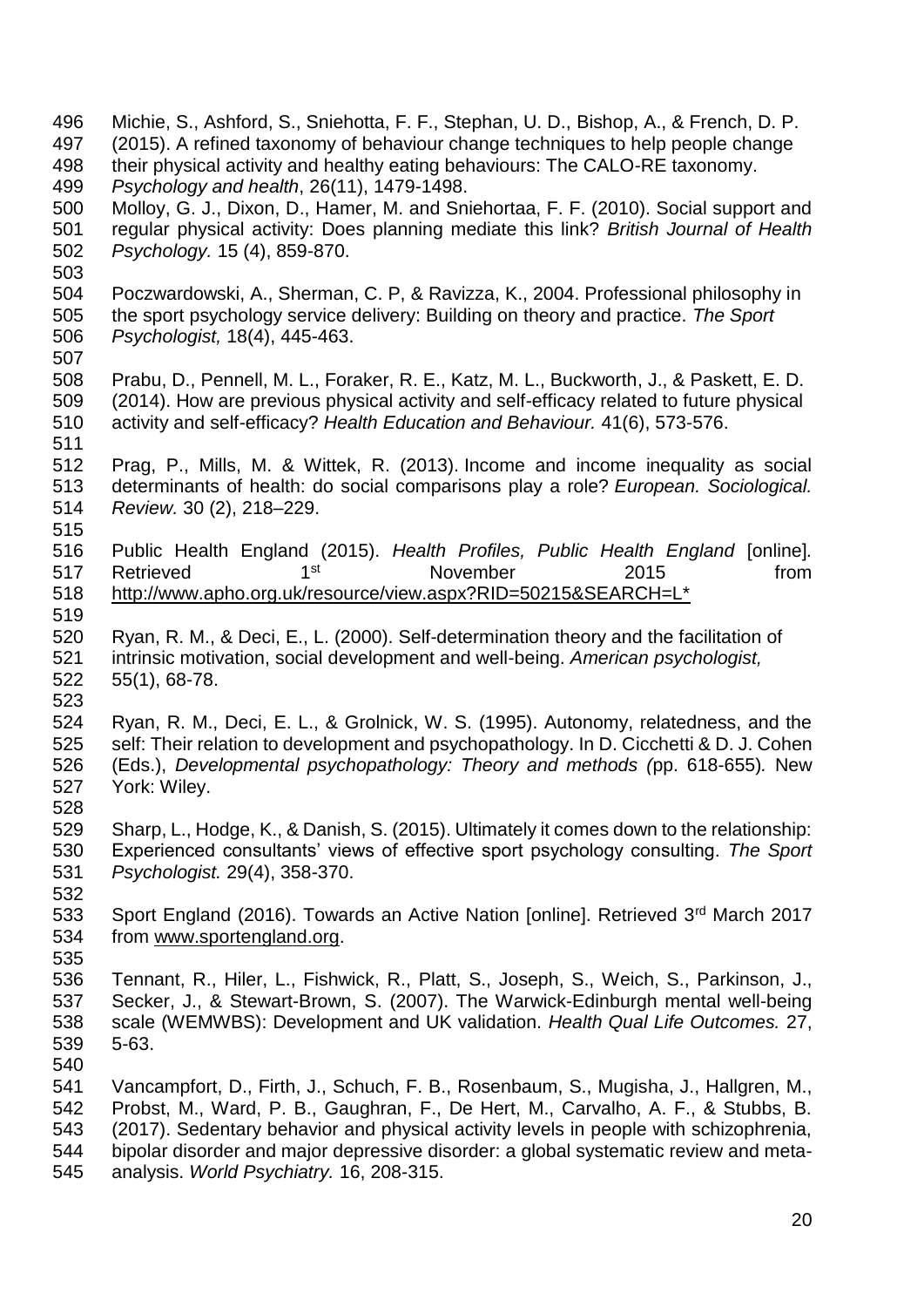546<br>547 Weed, M. (2016). Evidence for physical activity guidelines as a public health intervention: efficacy, effectiveness, and harm – a critical policy sciences approach. *Health Psychology and Behavioural Medicine.* 4 (1), 56-69.

 [WHO., 2000. Obesity: preventing and managing the global epidemic. Report of a](http://whqlibdoc.who.int/trs/WHO_TRS_894.pdf) 

[WHO Consultation. WHO Technical Report Series](http://whqlibdoc.who.int/trs/WHO_TRS_894.pdf) 894. Geneva: World Health

[Organization.](http://whqlibdoc.who.int/trs/WHO_TRS_894.pdf)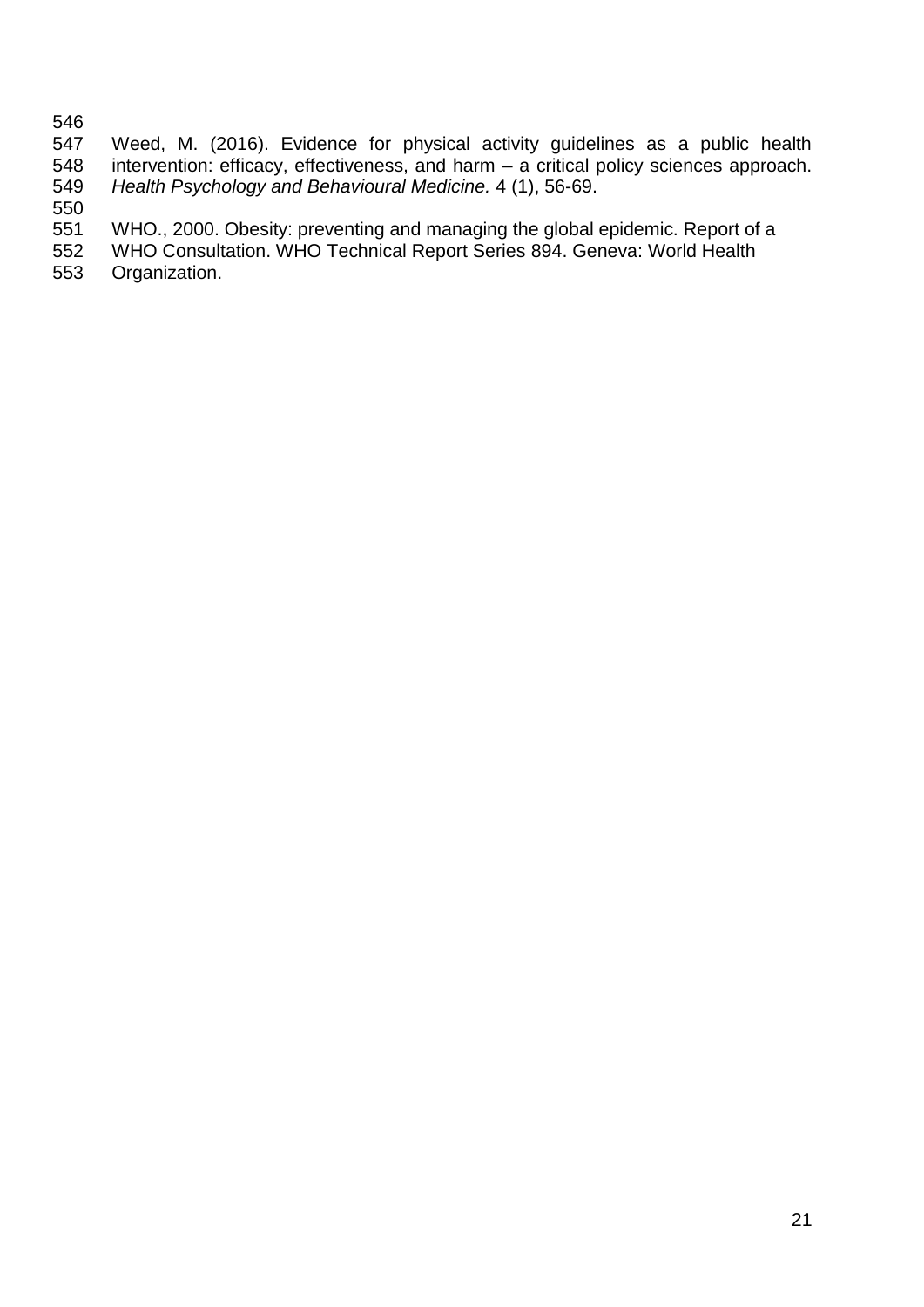# Appendix 1 - Session timetable and main aims and objectives

| Session type & delivery staff lead                                                                                                                                                  | Week, day and time                                                      | Aims/objective                                                                                                                                                                                                                                                                                                                                                                                                                                                                                                                                                                                                                                     |
|-------------------------------------------------------------------------------------------------------------------------------------------------------------------------------------|-------------------------------------------------------------------------|----------------------------------------------------------------------------------------------------------------------------------------------------------------------------------------------------------------------------------------------------------------------------------------------------------------------------------------------------------------------------------------------------------------------------------------------------------------------------------------------------------------------------------------------------------------------------------------------------------------------------------------------------|
| Social coffee morning Adults (children<br>welcome) - Lead researcher                                                                                                                | Mondays (week 1 -week<br>12)<br>9:30am -11am                            | Offered an opportunity for families living within the local community to meet within a relaxed<br>and informal setting and also discuss the project, future sessions, individual and group<br>progress and follow-up on any themes from the weekly sessions with the researcher                                                                                                                                                                                                                                                                                                                                                                    |
| <b>Cook and taste</b><br>(All family members) -<br>North Liverpool and Sefton food worker team                                                                                      | Mondays group $1 =$ week<br>5-7, group $2 =$ week 8-10<br>3:45pm-5:15pm | The sessions were designed to equip families with the knowledge and skills to incorporate a healthy<br>balanced diet into their lifestyle. The session was split into a practical cookery session followed by an<br>education session with a different focus each week.<br>Week 1 - discussed the Eatwell Plate giving detailed information for each of the five food groups<br>$\bullet$<br>Week 2 - discussed how to read and understand labelling. Discussed salt and used visual<br>resources highlighting the amount of sugar in food and drinks.<br>Week 3 - discussed budgeting and portion sizes for both adults and children<br>$\bullet$ |
| Mental health awareness Adults and<br>children (separate sessions) - Adults - EitC<br>Mental Health football co-ordinator<br>Children - lead researcher                             | Tuesday - week 3<br>4pm-6pm                                             | Adults - offered an opportunity for adults to gain knowledge around some common mental<br>health conditions and their prevalence (including information about the negative impact of<br>mental health stigma), whilst also gaining an understanding of the link between PA and mental<br>health.<br>Children - focused on understanding feelings and mood and the importance of friends and<br>family through a variety of games and craft activities                                                                                                                                                                                              |
| <b>Smoking awareness</b> Adults and children<br>(separate sessions) - Stop smoking adviser -<br>Roy Castle Fag Ends, children - lead<br>researcher                                  | Tuesday week 4<br>5pm-6pm                                               | Adults – were provided with information about local community stop smoking sessions and<br>initial education and support around stopping smoking<br>Children -children were provided with information about how smoking can impact on health,<br>$\bullet$<br>advice on avoiding peer pressure and how to say no to smoking/what to do if a friend is smoking<br>and supporting parents with stopping smoking though a variety of fun games and activities                                                                                                                                                                                         |
| <b>Employment/volunteering</b><br>Adults (children's fun PA session at same<br>time) - Adults - EitC volunteer co-ordinator &<br>employment co-ordinator<br>Children - EHU students | Tuesday - week 6<br>5pm-6pm                                             | Discussed the benefits of volunteering for health and well-being<br>$\bullet$<br>Helped adults to learn about the opportunities available through EitC and how volunteers can<br>$\bullet$<br>help with these opportunities<br>Discussed progression back into employment, CV writing and interview support<br>$\bullet$                                                                                                                                                                                                                                                                                                                           |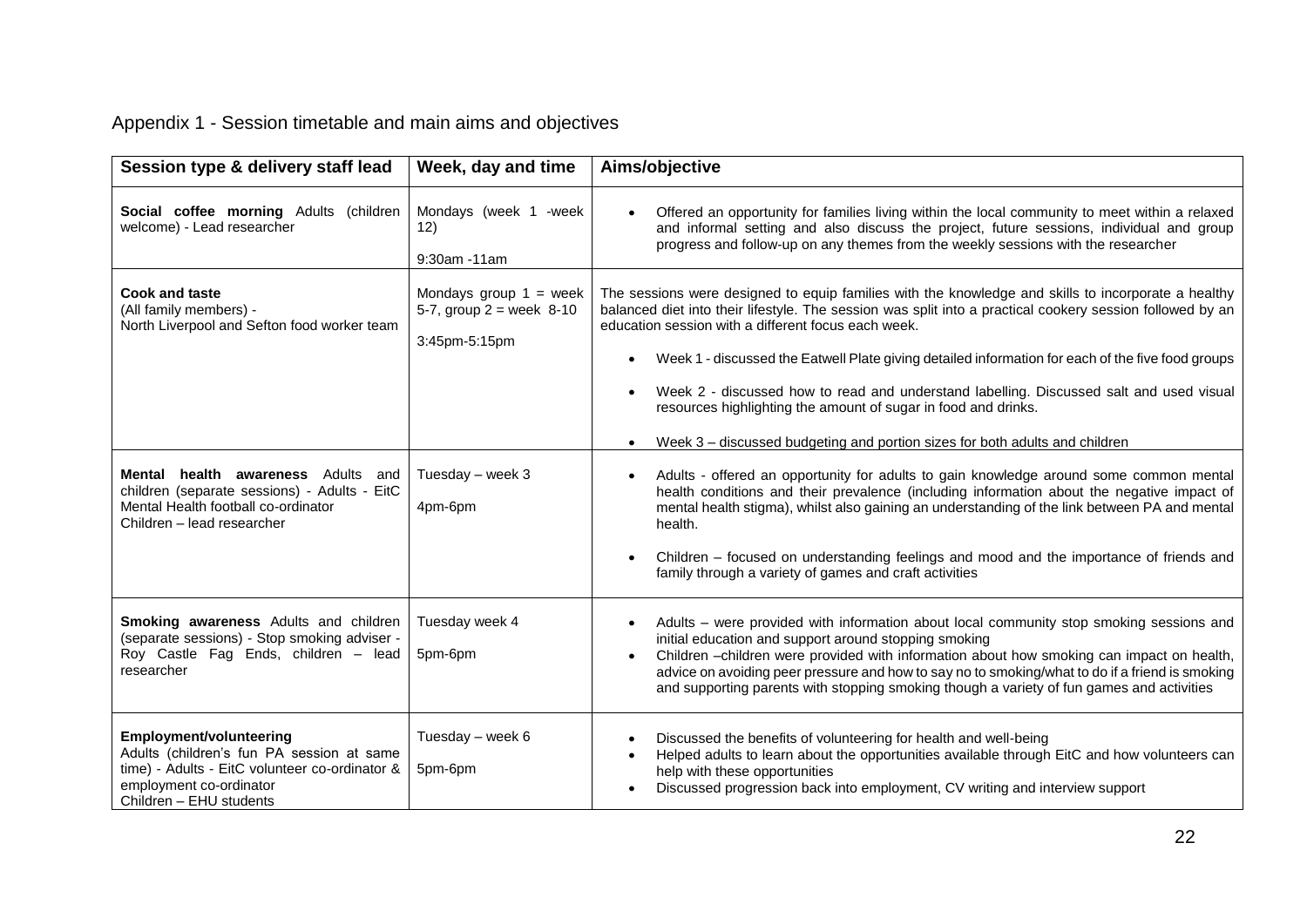| <b>Alcohol awareness</b><br>Adults and children (separate sessions) -<br>Adults - EitC veteran mentor<br>Children - lead researcher                                              | Tuesday – week 7<br>5pm-6pm                                                    | Reviewed the topic of alcohol and the harm it can cause<br>Provided an overview of units and what is in different types of drinks<br>Provided solutions and support including services if parents are concerned about their<br>$\bullet$<br>own/someone else's drinking                                 |
|----------------------------------------------------------------------------------------------------------------------------------------------------------------------------------|--------------------------------------------------------------------------------|---------------------------------------------------------------------------------------------------------------------------------------------------------------------------------------------------------------------------------------------------------------------------------------------------------|
| Debt management<br>Adults (children's fun PA session at same<br>time) - Financial adviser –<br>Babcock<br>international<br>Children - EHU students                               | Tuesday - week 8<br>5pm-6pm                                                    | Discussed managing money and tips for budgeting and keeping on top of spending<br>Provided information on how to reduce debts or become debt free<br>Provided contacts to local services to help reduce debts<br>$\bullet$                                                                              |
| Lifestyle management<br>Adults and children (separate sessions) -<br>Adults - Edge Hill MRes student and<br>volunteers<br>Children - lead researcher                             | Tuesday - week 10<br>5pm-6pm                                                   | Discussed the benefits of physical activity and national guidelines for adults and children<br>Discussed the importance of a healthy diet for both parents and children<br>Discussed the benefits of sleep<br>Educated parents and children about fizzy drink and caffeine consumption                  |
| Yoga<br>Adults (children welcome to join in or separate<br>fun session) - Adults - External yoga instructor<br>Children - lead researcher                                        | Wednesdays<br>(week $1 -$ week $12$ )<br>6:30pm-7:30pm                         | Provided opportunity to take part in a yoga session which helped to promote relaxation, build<br>core strength, tone muscles, improve posture, increase energy and contributed to overall<br>physical activity                                                                                          |
| <b>Gym sessions</b><br>Adults and older children (children's fun PA<br>session at same time) - Adults - EitC Health<br>and Well-being practitioner<br>Children - lead researcher | Thursdays (week 2 - week<br>12. after induction in week<br>1)<br>1:15pm-2:15pm | Small group gym sessions were carried out with support from a number of personal training<br>staff which allowed adults to work on specific training goal<br>Parents were also educated about overall health including the importance and benefits of<br>$\bullet$<br>drinking water and a healthy diet |
| <b>Stanley Park Walk/cycle</b><br>All family members - Choose freedom -<br>Cycling development officer/walk co-ordinator                                                         | Fridays (week 1 – week 12)<br>11am-12:15pm                                     | Offered an opportunity for families to meet up and interact in a social environment while<br>engaging in light physical activity/walking                                                                                                                                                                |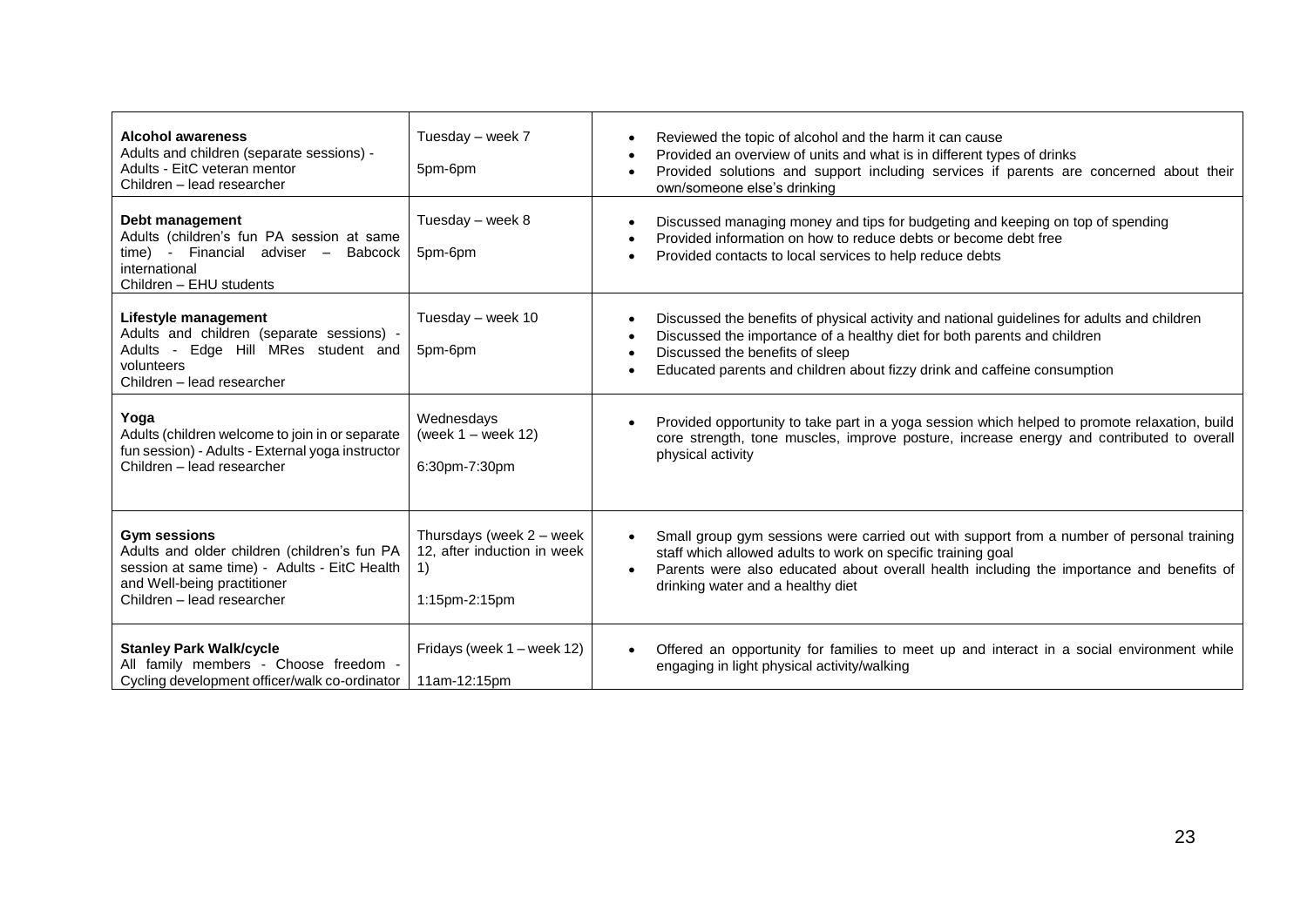Appendix 2 - Session type and behaviour change techniques adopted related to physical activity and eating behaviours with key examples and target variables. Italic figures in parentheses refer to each technique's corresponding number on Michie et al's (2011) taxonomy

| <b>Session type</b>                | Behaviour change techniques adopted                                                                                                                                                                                                            | <b>Examples of use and target variables</b>                                                                                                                                                                                                                                                                                          |
|------------------------------------|------------------------------------------------------------------------------------------------------------------------------------------------------------------------------------------------------------------------------------------------|--------------------------------------------------------------------------------------------------------------------------------------------------------------------------------------------------------------------------------------------------------------------------------------------------------------------------------------|
| <b>Social</b><br>coffee<br>morning | Goal setting (behaviour) & weekly review of behaviour goals (5)<br>Barrier/identification/problem solving (8)                                                                                                                                  | (5) All family members were encouraged to make behavioural resolutions related to any<br>aspect of their health e.g. reduce sugar consumption, for some families these were<br>made weekly and for others less frequently, however were reviewed during weekly<br>coffee mornings. = Motivation and self-efficacy                    |
|                                    | Prompting focus on past success (18)                                                                                                                                                                                                           |                                                                                                                                                                                                                                                                                                                                      |
|                                    | Action planning (7)                                                                                                                                                                                                                            | (7) Families were also encouraged, where possible (with the support of the delivery staff<br>to specify the minimum level of acceptable change e.g. cut down sugar to one teaspoon<br>$=$ Habitus/habit and motivation                                                                                                               |
|                                    | Provide feedback on performance (19)                                                                                                                                                                                                           |                                                                                                                                                                                                                                                                                                                                      |
|                                    | Prompt practice (26) & use of follow up prompts (27)                                                                                                                                                                                           | (28) Weekly group sessions provided opportunity to mix with others "in the same boat"                                                                                                                                                                                                                                                |
|                                    | Facilitate social comparison (28)                                                                                                                                                                                                              | which may have helped to change perceptions and improve self-efficacy. Weekly<br>discussions in coffee mornings provided opportunities for parents to compare their own                                                                                                                                                              |
|                                    | Provide normative information about others behaviour (4)                                                                                                                                                                                       | behaviours and health and their children to others. = self-efficacy and motivation                                                                                                                                                                                                                                                   |
| Cook and taste                     | Provide information about the consequences of behaviour both<br>general (1) and individual (2)                                                                                                                                                 | $(1,2)$ During the education element of the session families were given information about<br>a particular theme each week e.g. sugar and what impact poor health choices can have<br>on health. Where possible, visual aids were used e.g. bottles of fizzy drinks and the                                                           |
|                                    | Fear arousal (32)                                                                                                                                                                                                                              | relevant weights of sugar in each. = capital and motivation                                                                                                                                                                                                                                                                          |
|                                    | Provide instruction on how to perform the behaviour (21)                                                                                                                                                                                       | (21,22) Families were provided with recipes, ingredients and facilities and were first of<br>all given instructions (both verbal and written) from delivery staff, then shown visually<br>skills such as knife or measuring skills and then given opportunity to cook a meal within<br>the session = habitus/habit and self-efficacy |
|                                    | Model/demonstrate the behaviour (22)                                                                                                                                                                                                           |                                                                                                                                                                                                                                                                                                                                      |
|                                    | Prompt identification as role model (30)                                                                                                                                                                                                       |                                                                                                                                                                                                                                                                                                                                      |
|                                    | Prompt practice (26)<br>$\bullet$                                                                                                                                                                                                              |                                                                                                                                                                                                                                                                                                                                      |
| <b>Family fun</b>                  | Prompting generalisation of a target behaviour (15)<br>$\bullet$<br>Provide instruction on how to perform the behaviour (21)<br>Model/demonstrate the behaviour (22)<br>Provide information on when and where to perform the<br>behaviour (20) | (21, 20) Families were provided with ideas about games they could play with their<br>children at home and also provided opportunities to engage in the games in free outdoor<br>spaces e.g. the park which could then be replicated by families outside the sessions. =<br>motivation, capital, habitus and self-efficacy            |